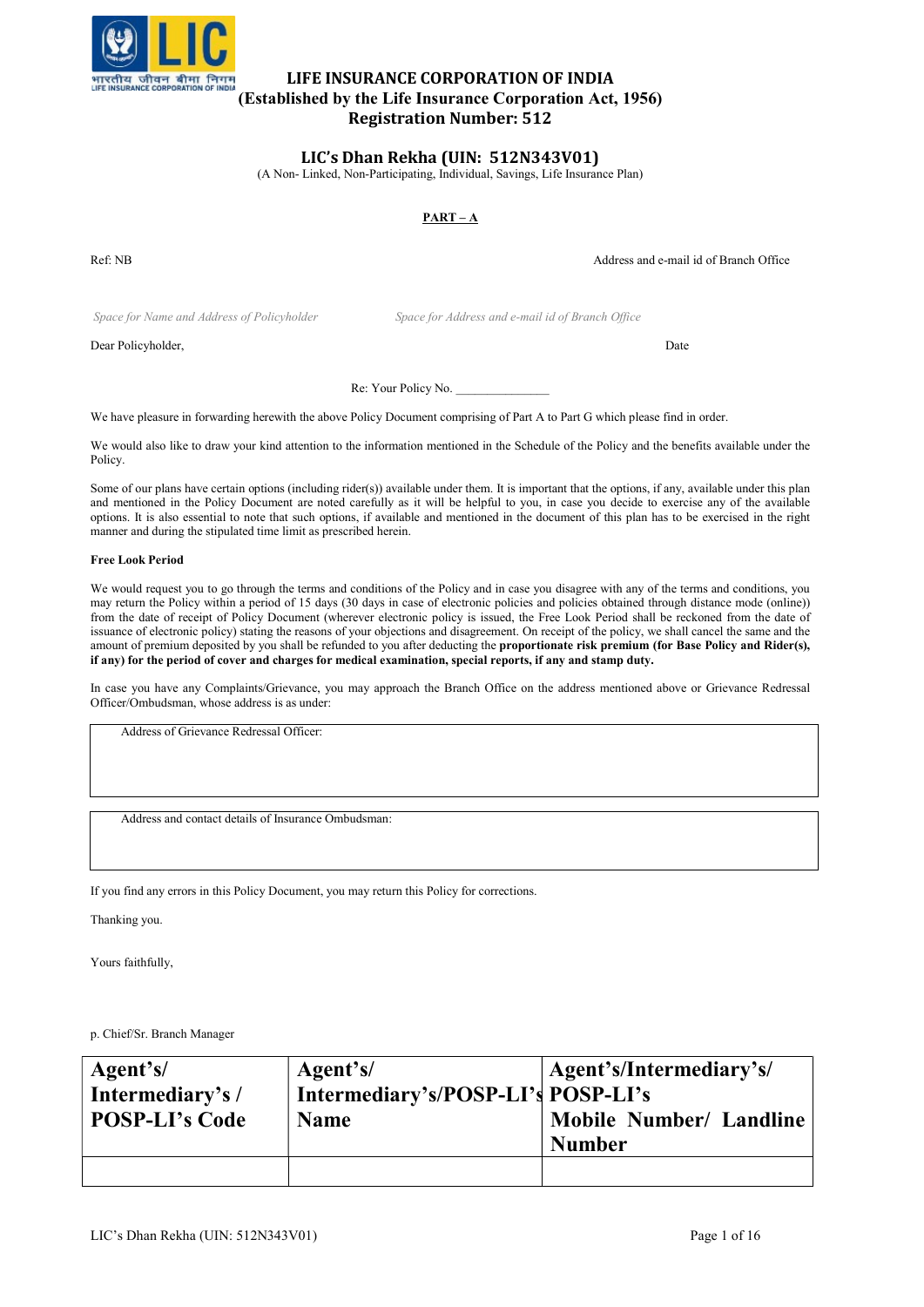We would also like to draw your attention to the following aspects:

- 1) Change of Address: In case you change your residence, kindly ensure that you inform the change in address to the servicing Branch Office.
- 2) Assignment: Assignment should be in accordance with the provisions of Section 38 of the Insurance Act, 1938 as amended from time to time. The current provisions of Section 38 are enclosed as Annexure –1 for reference.
- 3) Nomination: Nomination should be in accordance with the provisions of Section 39 of the Insurance Act, 1938 as amended from time to time. The current provisions of Section 39 are enclosed as Annexure –2 for reference.
- 4) Within 90 days from the date of death, intimation of death along with death certificate must be notified in writing to the office of the Corporation where the policy is serviced for any claims to be admissible. However, delay in intimation of the genuine claim by the claimant may be condoned by the Corporation on merit and where delay is proved to be for the reasons beyond his/her control.
- 5) Section 45 of Insurance Act, 1938: The current provisions of the same are enclosed as Annexure –3.
- 6) The approved version of Policy Document in respect of this plan is available on our website www.licindia.in
- 7) Please avail LIC's e-services. Visit our website: www.licindia.in to enable us to serve you better.

These measures will enable us to serve you better.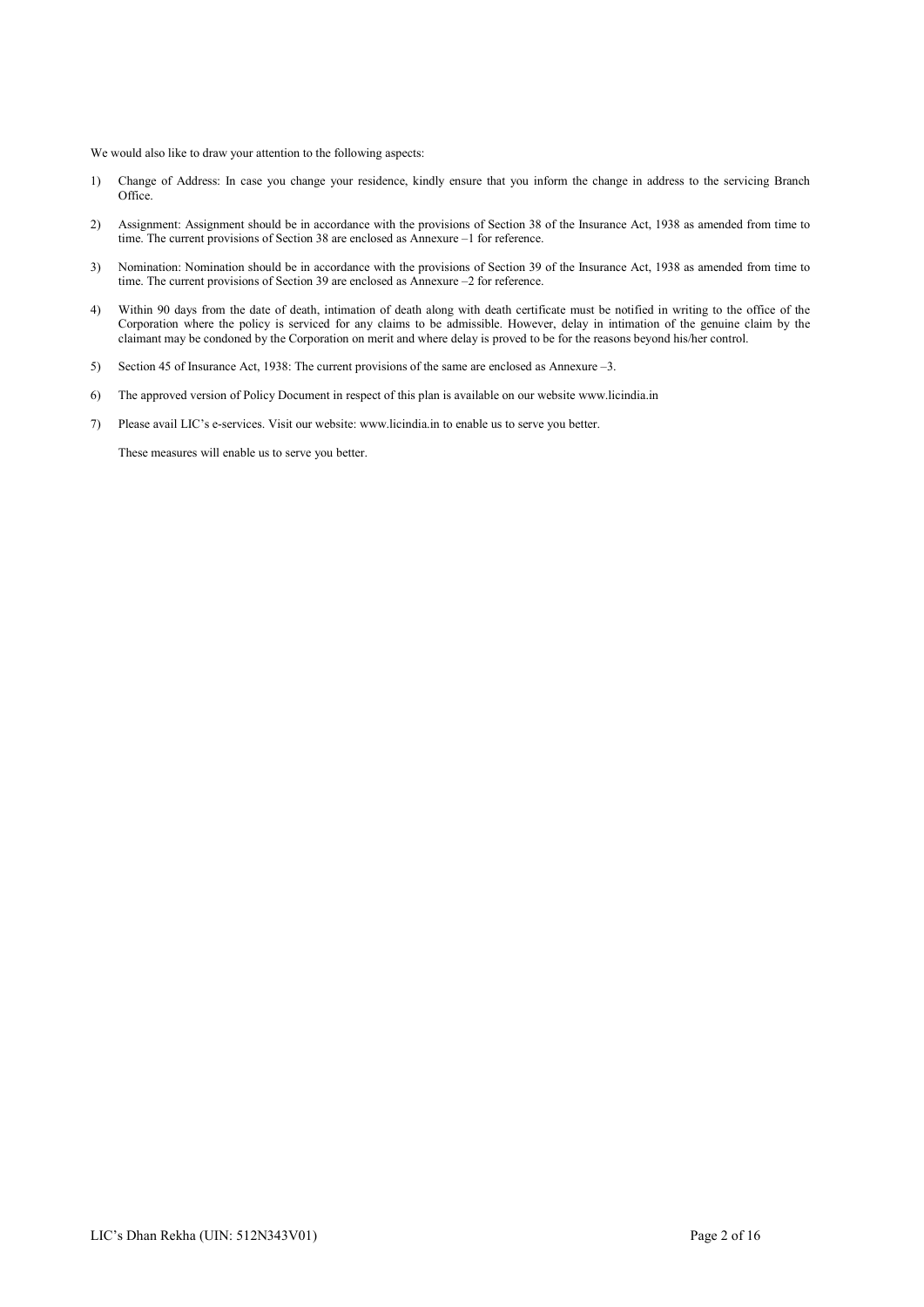# PREAMBLE

THE LIFE INSURANCE CORPORATION OF INDIA (hereinafter called "the Corporation") having received a Proposal along with Declaration and the first premium from the Proposer and the Life Assured named in the Schedule referred to herein below and the said Proposal and Declaration with the statements contained and referred to therein having been agreed to by the said Proposer and the Corporation as basis of this assurance do by this Policy agree, in consideration of and subject to the due receipt of the subsequent premiums ( in case of limited premium payment) as set out in the Schedule, to pay the Benefits, but without interest, at the Branch Office of the Corporation where this Policy is serviced to the person or persons to whom the same is payable in terms of the said Schedule, on proof to the satisfaction of the Corporation of the Benefits having become payable as set out in this Policy Document, of the title of the said person or persons claiming payment and of the correctness of the age of the Life Assured stated in the Proposal if not previously admitted.

And it is hereby declared that this Policy of Assurance shall be subject to the Definitions, Benefits, Conditions related to Servicing Aspects, Other Terms and Conditions and Statutory Provisions printed in this policy and that the Schedule and every endorsement placed on the Policy by the Corporation shall be deemed part of the Policy.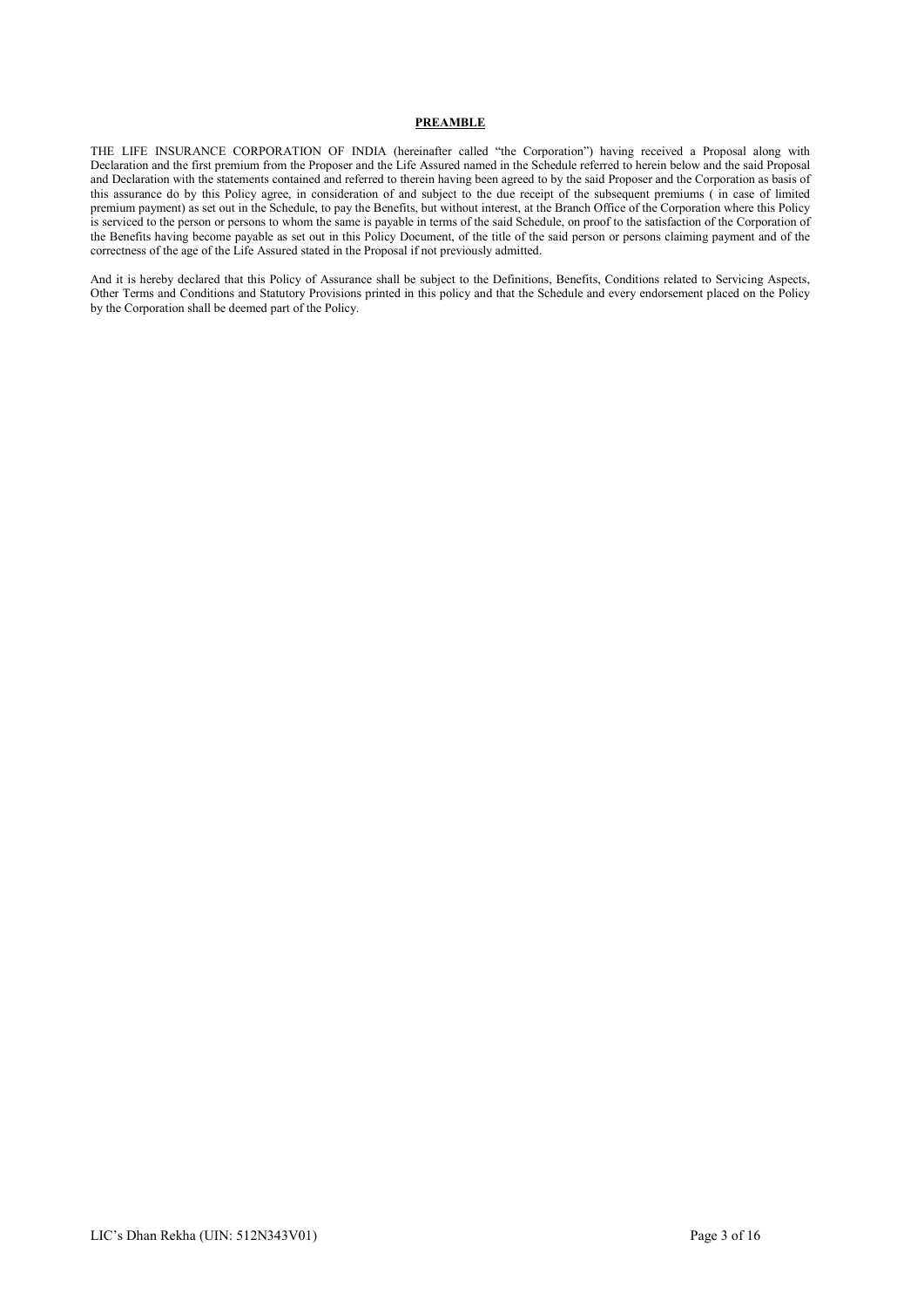# **SCHEDULE**

| <b>Policy Number:</b><br>UIN:<br>Plan & Policy Term:<br><b>Whether Single Premium / Limited Premium</b><br>payment opted for:<br>$(Rs.)$ :<br><b>Premium Paying Term:</b><br>Date of Commencement of Policy:<br>Date of Commencement of Risk:<br>Date of Maturity:<br><b>Proposal No:</b><br>Date of Proposal:<br>Date of Issuance of Policy:<br><b>Benefit Illustration Reference No:</b><br><b>Details of Rider Opted:</b><br>Date of<br>Commencement<br>S. No<br><b>UIN</b><br>of Risk for<br>Rider Opted<br>Rider<br>1<br>$\overline{2}$<br>3<br>$\overline{\mathbf{4}}$<br>Note: Conditions of the rider(s) opted and mentioned above are enclosed as endorsement to the policy.<br>Name, Gender and Address of Proposer<br>Details of Nominee(s) under Section 39 of the Insurance Act 1938 : Single/Multiple/Successive<br><b>Nominee(s)</b> Name<br><b>Nominee's Age</b> | <b>Basic Sum Assured (Rs.):</b><br><b>Single/Instalment Premium for</b><br><b>Base Policy (Rs.):</b><br>Rider<br>Sum<br>Assured | <b>Total Single/Instalment Premium</b><br>(Taxes, if any, as applicable from<br>time to time are charged extra.)<br>Single/<br>Instalment<br>Premium for<br>Rider. | Due date of premium in case of<br><b>Limited Premium Payment:</b><br>Mode of payment of premium:<br>Due Date of Payment of Last<br>premium for Base Policy in case of<br><b>Limited Premium Payment:</b><br>Date of birth of the Life Assured:<br>Age of the Life Assured:<br>Whether age admitted?<br><b>Whether Settlement Option taken?</b><br><b>Whether Option to take Death</b><br>Benefit in instalments taken?<br>Due date of payment<br>of last premium for<br>Rider for Limited<br>Premium Payment |                                  |
|----------------------------------------------------------------------------------------------------------------------------------------------------------------------------------------------------------------------------------------------------------------------------------------------------------------------------------------------------------------------------------------------------------------------------------------------------------------------------------------------------------------------------------------------------------------------------------------------------------------------------------------------------------------------------------------------------------------------------------------------------------------------------------------------------------------------------------------------------------------------------------|---------------------------------------------------------------------------------------------------------------------------------|--------------------------------------------------------------------------------------------------------------------------------------------------------------------|--------------------------------------------------------------------------------------------------------------------------------------------------------------------------------------------------------------------------------------------------------------------------------------------------------------------------------------------------------------------------------------------------------------------------------------------------------------------------------------------------------------|----------------------------------|
|                                                                                                                                                                                                                                                                                                                                                                                                                                                                                                                                                                                                                                                                                                                                                                                                                                                                                  |                                                                                                                                 |                                                                                                                                                                    |                                                                                                                                                                                                                                                                                                                                                                                                                                                                                                              |                                  |
|                                                                                                                                                                                                                                                                                                                                                                                                                                                                                                                                                                                                                                                                                                                                                                                                                                                                                  |                                                                                                                                 |                                                                                                                                                                    |                                                                                                                                                                                                                                                                                                                                                                                                                                                                                                              |                                  |
|                                                                                                                                                                                                                                                                                                                                                                                                                                                                                                                                                                                                                                                                                                                                                                                                                                                                                  |                                                                                                                                 |                                                                                                                                                                    |                                                                                                                                                                                                                                                                                                                                                                                                                                                                                                              |                                  |
|                                                                                                                                                                                                                                                                                                                                                                                                                                                                                                                                                                                                                                                                                                                                                                                                                                                                                  |                                                                                                                                 |                                                                                                                                                                    |                                                                                                                                                                                                                                                                                                                                                                                                                                                                                                              | Date of<br>expiry of<br>of rider |
|                                                                                                                                                                                                                                                                                                                                                                                                                                                                                                                                                                                                                                                                                                                                                                                                                                                                                  |                                                                                                                                 |                                                                                                                                                                    |                                                                                                                                                                                                                                                                                                                                                                                                                                                                                                              |                                  |
|                                                                                                                                                                                                                                                                                                                                                                                                                                                                                                                                                                                                                                                                                                                                                                                                                                                                                  |                                                                                                                                 |                                                                                                                                                                    |                                                                                                                                                                                                                                                                                                                                                                                                                                                                                                              |                                  |
|                                                                                                                                                                                                                                                                                                                                                                                                                                                                                                                                                                                                                                                                                                                                                                                                                                                                                  |                                                                                                                                 |                                                                                                                                                                    |                                                                                                                                                                                                                                                                                                                                                                                                                                                                                                              |                                  |
|                                                                                                                                                                                                                                                                                                                                                                                                                                                                                                                                                                                                                                                                                                                                                                                                                                                                                  |                                                                                                                                 |                                                                                                                                                                    |                                                                                                                                                                                                                                                                                                                                                                                                                                                                                                              |                                  |
|                                                                                                                                                                                                                                                                                                                                                                                                                                                                                                                                                                                                                                                                                                                                                                                                                                                                                  |                                                                                                                                 |                                                                                                                                                                    |                                                                                                                                                                                                                                                                                                                                                                                                                                                                                                              |                                  |
|                                                                                                                                                                                                                                                                                                                                                                                                                                                                                                                                                                                                                                                                                                                                                                                                                                                                                  |                                                                                                                                 |                                                                                                                                                                    |                                                                                                                                                                                                                                                                                                                                                                                                                                                                                                              |                                  |
|                                                                                                                                                                                                                                                                                                                                                                                                                                                                                                                                                                                                                                                                                                                                                                                                                                                                                  |                                                                                                                                 |                                                                                                                                                                    |                                                                                                                                                                                                                                                                                                                                                                                                                                                                                                              |                                  |
|                                                                                                                                                                                                                                                                                                                                                                                                                                                                                                                                                                                                                                                                                                                                                                                                                                                                                  |                                                                                                                                 |                                                                                                                                                                    |                                                                                                                                                                                                                                                                                                                                                                                                                                                                                                              |                                  |
|                                                                                                                                                                                                                                                                                                                                                                                                                                                                                                                                                                                                                                                                                                                                                                                                                                                                                  |                                                                                                                                 |                                                                                                                                                                    |                                                                                                                                                                                                                                                                                                                                                                                                                                                                                                              |                                  |
|                                                                                                                                                                                                                                                                                                                                                                                                                                                                                                                                                                                                                                                                                                                                                                                                                                                                                  |                                                                                                                                 |                                                                                                                                                                    |                                                                                                                                                                                                                                                                                                                                                                                                                                                                                                              |                                  |
|                                                                                                                                                                                                                                                                                                                                                                                                                                                                                                                                                                                                                                                                                                                                                                                                                                                                                  |                                                                                                                                 |                                                                                                                                                                    |                                                                                                                                                                                                                                                                                                                                                                                                                                                                                                              |                                  |
|                                                                                                                                                                                                                                                                                                                                                                                                                                                                                                                                                                                                                                                                                                                                                                                                                                                                                  |                                                                                                                                 |                                                                                                                                                                    |                                                                                                                                                                                                                                                                                                                                                                                                                                                                                                              |                                  |
|                                                                                                                                                                                                                                                                                                                                                                                                                                                                                                                                                                                                                                                                                                                                                                                                                                                                                  |                                                                                                                                 |                                                                                                                                                                    |                                                                                                                                                                                                                                                                                                                                                                                                                                                                                                              |                                  |
|                                                                                                                                                                                                                                                                                                                                                                                                                                                                                                                                                                                                                                                                                                                                                                                                                                                                                  |                                                                                                                                 |                                                                                                                                                                    |                                                                                                                                                                                                                                                                                                                                                                                                                                                                                                              |                                  |
|                                                                                                                                                                                                                                                                                                                                                                                                                                                                                                                                                                                                                                                                                                                                                                                                                                                                                  |                                                                                                                                 |                                                                                                                                                                    |                                                                                                                                                                                                                                                                                                                                                                                                                                                                                                              |                                  |
|                                                                                                                                                                                                                                                                                                                                                                                                                                                                                                                                                                                                                                                                                                                                                                                                                                                                                  |                                                                                                                                 |                                                                                                                                                                    |                                                                                                                                                                                                                                                                                                                                                                                                                                                                                                              |                                  |
|                                                                                                                                                                                                                                                                                                                                                                                                                                                                                                                                                                                                                                                                                                                                                                                                                                                                                  |                                                                                                                                 |                                                                                                                                                                    |                                                                                                                                                                                                                                                                                                                                                                                                                                                                                                              |                                  |
|                                                                                                                                                                                                                                                                                                                                                                                                                                                                                                                                                                                                                                                                                                                                                                                                                                                                                  |                                                                                                                                 |                                                                                                                                                                    |                                                                                                                                                                                                                                                                                                                                                                                                                                                                                                              |                                  |
|                                                                                                                                                                                                                                                                                                                                                                                                                                                                                                                                                                                                                                                                                                                                                                                                                                                                                  |                                                                                                                                 |                                                                                                                                                                    | Name, Gender and Address of Life Assured                                                                                                                                                                                                                                                                                                                                                                                                                                                                     |                                  |
|                                                                                                                                                                                                                                                                                                                                                                                                                                                                                                                                                                                                                                                                                                                                                                                                                                                                                  |                                                                                                                                 |                                                                                                                                                                    |                                                                                                                                                                                                                                                                                                                                                                                                                                                                                                              |                                  |
|                                                                                                                                                                                                                                                                                                                                                                                                                                                                                                                                                                                                                                                                                                                                                                                                                                                                                  |                                                                                                                                 |                                                                                                                                                                    |                                                                                                                                                                                                                                                                                                                                                                                                                                                                                                              |                                  |
|                                                                                                                                                                                                                                                                                                                                                                                                                                                                                                                                                                                                                                                                                                                                                                                                                                                                                  | Percentage<br><b>Share</b>                                                                                                      | <b>Relationship to the</b><br><b>Life Assured</b>                                                                                                                  | <b>Appointee Name</b><br>(in case the Nominee is a                                                                                                                                                                                                                                                                                                                                                                                                                                                           |                                  |
|                                                                                                                                                                                                                                                                                                                                                                                                                                                                                                                                                                                                                                                                                                                                                                                                                                                                                  |                                                                                                                                 |                                                                                                                                                                    | minor)                                                                                                                                                                                                                                                                                                                                                                                                                                                                                                       |                                  |
|                                                                                                                                                                                                                                                                                                                                                                                                                                                                                                                                                                                                                                                                                                                                                                                                                                                                                  |                                                                                                                                 |                                                                                                                                                                    |                                                                                                                                                                                                                                                                                                                                                                                                                                                                                                              |                                  |
|                                                                                                                                                                                                                                                                                                                                                                                                                                                                                                                                                                                                                                                                                                                                                                                                                                                                                  |                                                                                                                                 |                                                                                                                                                                    |                                                                                                                                                                                                                                                                                                                                                                                                                                                                                                              |                                  |
| Period during which premiums payable                                                                                                                                                                                                                                                                                                                                                                                                                                                                                                                                                                                                                                                                                                                                                                                                                                             |                                                                                                                                 |                                                                                                                                                                    | Till the stipulated due date of payment of last premium or earlier death of the Life                                                                                                                                                                                                                                                                                                                                                                                                                         |                                  |

Signed on behalf of the Corporation at the above mentioned Branch Office, whose address and e-mail id is given on the first page and to which all communications relating to the policy should be addressed.

Date:

Examined by:

Form No.: p. Chief/ Sr. Branch Manager

Limited Premium Payment Option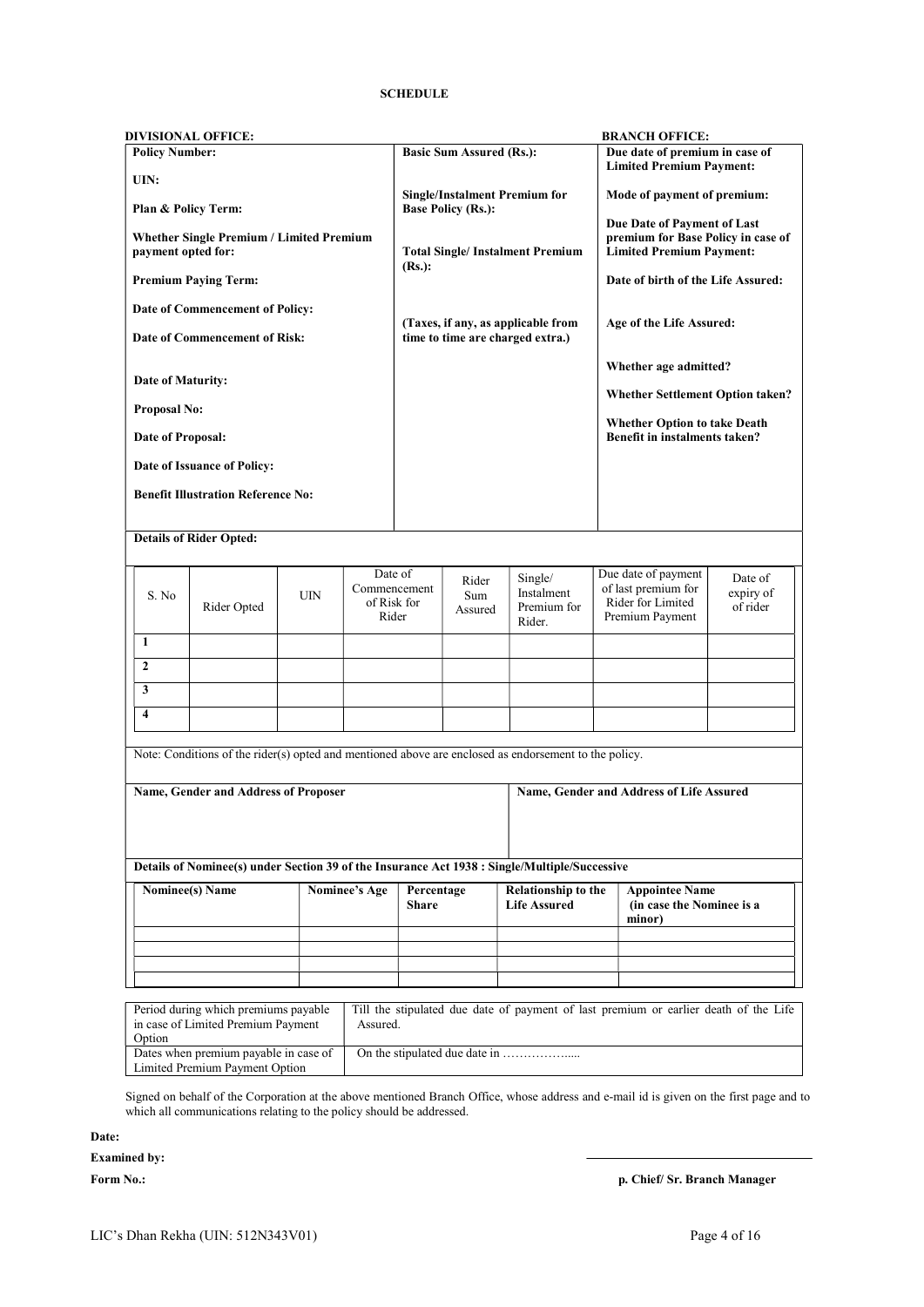# PART – B: DEFINITIONS

The definitions of terms/words used in the Policy Document are as under:

- 1. Age is the age nearer birthday of the Life Assured at the time of the commencement of the policy except for age 0 year for which the age is 90 days completed.
- 2. Appointee is the person to whom the proceeds/benefits secured under the Policy are payable if the benefit becomes payable to the nominee and nominee is minor as on the date of claim payment.
- 3. Annualized Premium shall be the premium amount payable in a year chosen by the policyholder excluding the taxes, rider premiums, underwriting extra premiums and loadings for modal premiums, if any.
- 4. Assignee is the person to whom the rights and benefits are transferred by virtue of an Assignment.
- 5. Assignment is the process of transferring the rights and benefits to an "Assignee". Assignment should be in accordance with the provisions of Section 38 of the Insurance Act, 1938 as amended from time to time.
- 6. Base Policy is that part of the Policy referring to basic benefit (benefits referred to in this Policy Document excluding benefits covered under Rider(s), if opted for).
- 7. Basic Sum Assured means the amount specified in the Schedule as opted by the Policyholder at the time of taking the policy.
- 8. Beneficiary/ Claimant means the person(s)/entity who is/are entitled to receive benefits under this Policy. The Beneficiary to whom benefits are payable is the Proposer or Life Assured or his Assignee under Section 38 of the Insurance Act, 1938, as amended from time to time or Nominee(s) under Section 39 of the Insurance Act, 1938, as amended from time to time or proved Executors or Administrators or other Legal Representatives who should take out representation to his/ her Estate or limited to the moneys payable under this Policy from any Court of any State or Territory of the Union of India, as applicable.
- 9. Continued Insurability is the determination of insurability of Life Assured/Proposer on revival of policy with rider(s) if opted for, to the satisfaction of the Corporation based on the information, documents and reports that are already available and any additional information in this regard if and as may be required in accordance with the Underwriting Policy of the Corporation at the time of revival.
- 10. Corporation means the Life Insurance Corporation of India established under Section 3 of the LIC Act, 1956.
- 11. Date of commencement of policy is the start date of this Policy.
- 12. Date of commencement of risk is the date on which the Corporation accepts the risk for insurance (cover) as evidenced in the Schedule of the policy.
- 13. Date of issuance of policy is a date when a proposal after underwriting is accepted as a policy and this contract gets effected.
- 14. Date of Maturity means the date specified in the Schedule on which the Policy Term is completed.
- 15. Date of Vesting shall be the policy anniversary date coinciding with or immediately following the completion of 18 years of age. On such vesting date, this policy shall be deemed to be a contract between the Corporation and the Life Assured. The Life Assured shall become the absolute owner of the policy and the proposer or his estate shall cease to have any right or interest therein.
- 16. Death Benefit means the benefit, which is payable on death, as specified in Condition 1.A of Part C of this Policy Document.
- 17. Discharge form is the form to be filled by policyholder/claimant to claim the maturity / surrender / death benefit under the policy.<br>18. Due Date (applicable in case of Limited Premium payment) means a fixed date on wh
- Due Date (applicable in case of Limited Premium payment) means a fixed date on which the policy premium is due and payable by the policyholder.
- 19. Endorsement means conditions attached/ affixed to this Policy incorporating any additions, amendments or modifications agreed to or issued by the Corporation.
- 20. Extra premium means a charge, due to underwriting decision, for any additional risk not provided for, in minimum contract premium.
- 21. Foreclosure is an action of closing the policy due to default in payment of outstanding loan and / or loan interest on due date when the outstanding loan amount along with interest is to exceed the surrender value.
- 22. Free Look Period is the period of 15 days (30 days in case of electronic policies and policies obtained through distance mode (online)) from the date of receipt of the Policy Document by the Policyholder (wherever electronic policy is issued, the Free Look Period shall be reckoned from the date of issuance of electronic policy) to review the terms and conditions of this policy and where the Policyholder disagrees with any of those terms and conditions, he/ she has the option to return this policy as detailed in Condition 7 of Part D of this Policy Document.
- 23. Grace period is the time granted by the insurer from the due date for the payment of premium, without any penalty or late fee, during which time the policy is considered to be in-force with the risk cover without any interruption as per the terms and conditions of the Policy.
- 24. Guaranteed Surrender Value is the minimum guaranteed amount of Surrender Value payable to the policyholder on surrender of the policy.
- 25. In-force policy means a policy in which all the due premiums have been paid and the premiums are not outstanding beyond grace period.
- 26. IRDAI means Insurance Regulatory and Development Authority of India earlier called as Insurance Regulatory and Development Authority (IRDA).
- 27. Lapse is the status of the Policy when due premium is not paid within the grace period.
- 28. Life Assured is the person on whose life the insurance cover has been accepted.<br>29. Loan is the interest bearing repayable amount granted by the Corporation agains
- Loan is the interest bearing repayable amount granted by the Corporation against the surrender value payable to the policyholder.
- 30. Maturity Benefit means the benefit, which is payable on maturity as specified in Condition 1.C of Part C of this Policy Document.
- 31. Material information is the information already known to the Policyholder/Life Assured/Proposer at the time of obtaining a policy which has a bearing on underwriting of the proposal /Policy submitted.
- 32. Minor is a person who has not completed 18 years of age.
- 33. Nomination is the process of nominating a person(s) who is (are) named as "Nominee(s)" in the proposal form or subsequently included/ changed by an endorsement. Nomination should be in accordance with provisions of Section 39 of the Insurance Act, 1938, as amended from time to time
- 34. Nominee(s) means the person(s) nominated by the Policyholder (who is also the Life Assured) under this Policy who is (are) authorised to receive the claim benefit payable under this Policy and to give a valid discharge to the Corporation on settlement of the claim.
- 35. Option to take Death Benefit in instalments: Option to take death benefit in instalments, as specified in Condition 8 of Part D of this Policy Document, is an option available under this Policy, to receive Death Benefit in instalments instead of lumpsum amount over a period chosen by the Policyholder/Life Assured.
- 36. Paid Up is the status of the Limited Premium Policy if the premiums are paid for at least two full years and subsequent premium/s be not paid.
- 37. Policy Anniversary means one year from the date of commencement of the Policy and the same date falling each year thereafter, till the date of maturity.
- 38. Policy/ Policy Document means this document along with endorsements, if any, issued by the Corporation which is a legal contract between the Policyholder and the Corporation.
- 39. Policyholder is the legal owner of this policy.
- 40. Policy term is the period, in years as chosen by the policyholder and mentioned in the Schedule, commencing from the Date of commencement of policy to the Date of Maturity.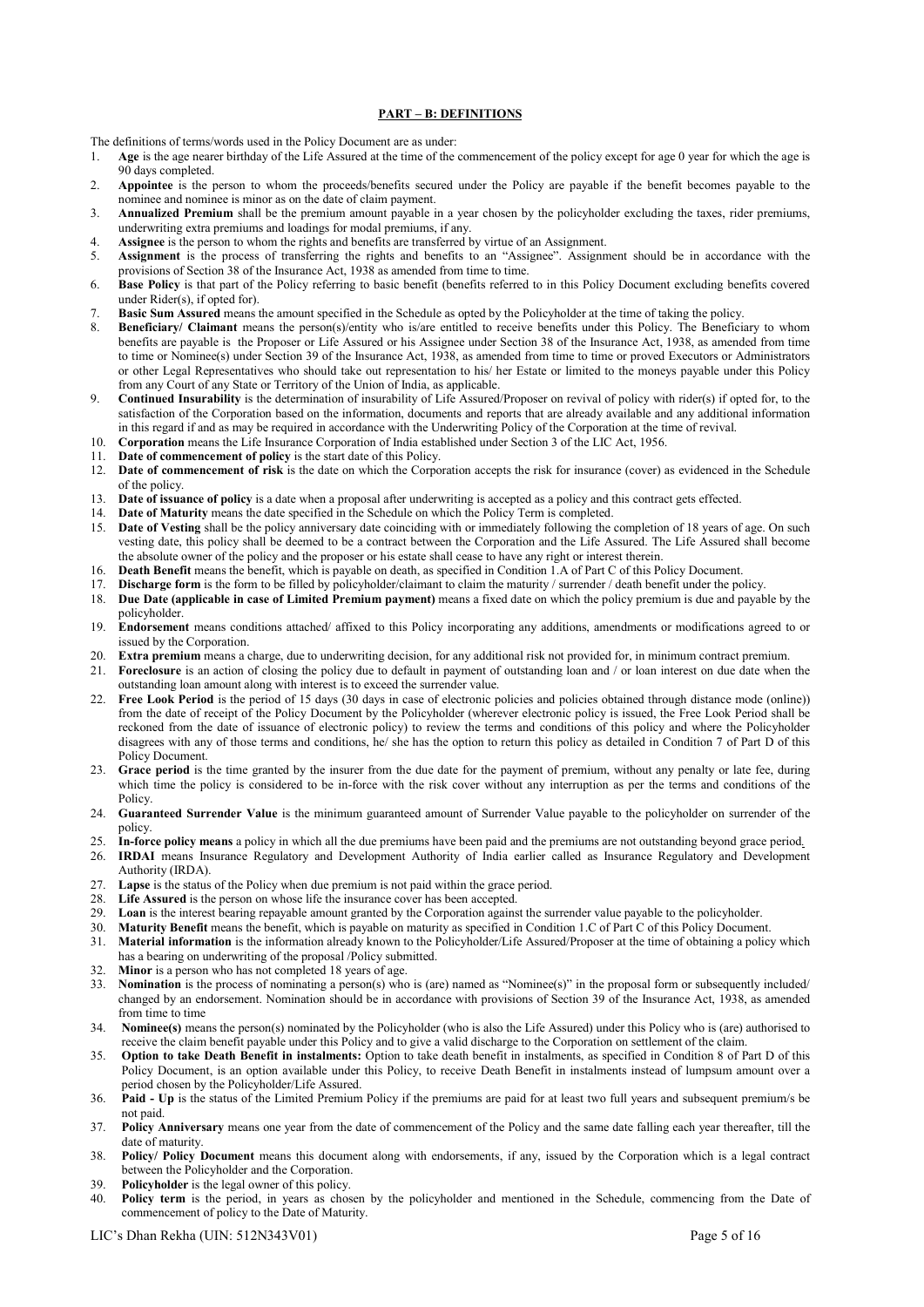- 41. Policy year is the period between two consecutive policy anniversaries. This period includes the first day and excludes the next policy anniversary day.
- 42. Premium is the contractual amount payable by the Policyholder either as Single Premium or at specified times periodically as mentioned in the Schedule of this Policy Document to secure the benefits under the policy. The premium payable will be "Total Single/ Instalment Premium" which includes
	- i. Single/Instalment Premium for Base Policy and
	- ii. Single/Instalment Premium for Rider(s), if Rider(s) has been opted for.
	- The term 'Premium' used anywhere in this Policy Document does not include any taxes which is payable separately.
- 43. Premium Paying Term means the period, in years, during which premium is payable.
- 44. Proposer is a person who proposes the life insurance proposal.
- 45. Revival of a policy means restoration of the policy, which was discontinued due to the non-payment of premium by the insurer with all benefits mentioned in the Policy Document, with or without rider benefits if any, upon the receipt of all the premiums due and other charges or late fee, if any, as per the terms and conditions of the policy, upon being satisfied as to the Continued Insurability of the Life Assured and/or Proposer (if LIC's Premium Waiver Benefit Rider is opted for).
- 46. Revival Period means the period of five consecutive years from the date of first unpaid premium, during which period the policyholder is entitled to revive the policy which was discontinued due to the non-payment of premium.
- 
- 47. Rider is an additional cover which can be opted for along with base plan.<br>48. Rider Benefits means an amount of benefit payable on a specified eve Rider Benefits means an amount of benefit payable on a specified event offered under the rider, and is allowed as add-on benefit to benefit under Base Policy.
- 49. Rider Premium is the premium payable by the Policyholder along with the premium under Base Policy towards the additional cover/benefit opted under the rider, if opted.
- 50. Rider Sum Assured is the assured amount payable on happening of a specified event covered under the rider, if opted.
- 51. Schedule is the part of Policy Document that gives the specific details of your policy.
- 52. Settlement Option: Settlement Option, as specified in Condition 9 of Part D of this Policy Document, is an option available under this Policy, to receive Maturity Benefit in instalments instead of lumpsum amount over a period chosen by the Policyholder/ Life Assured.
- 53. Sum Assured on Death means an absolute amount of benefit which is guaranteed to become payable on death of life assured in accordance with the terms and conditions of the policy as mentioned in Condition 1.A of Part C of this Policy Document..
- 54. Sum Assured on Maturity means the amount which is guaranteed to become payable on maturity of the policy, in accordance with the terms and conditions of the policy.
- 55. Surrender means complete withdrawal or termination of the entire policy before expiry of policy term.
- 56. Surrender Value means an amount, if any, that becomes payable in case of surrender in accordance with the terms and conditions of the policy.
- 57. Survival Benefit is the specified benefit payable on survival of the life assured at the end of specified durations during the policy term as specified as Condition 1. B of Part C of this Policy Document.
- 58. Tabular premium is the premium for the chosen Basic Sum Assured, policy term and on the age of the Life Assured without application of any rebate or extra loading.
- 59. Total Premiums paid means the total of all premiums received, excluding any extra premium, any rider premium and taxes.
- 60. Underwriting is the term used to describe the process of assessing risk and ensuring that the cost of the cover is proportionate to the risks faced by the individual concerned. Based on underwriting, a decision on acceptance or rejection of cover as well as applicability of suitable premium or modified terms, if any, is taken.
- 61. UIN means the Unique Identification Number allotted to this plan by the IRDAI.

# PART – C: BENEFITS

# 1. The following benefits are payable under an in-force policy:

# A. Death Benefit:

Death Benefit payable on death during the policy term after the date of commencement of risk shall be "Sum Assured on Death" along with Accrued Guaranteed Additions.

For Single premium payment, "Sum Assured on Death" is defined as 125% of Basic Sum Assured.

For Limited premium payment, "Sum Assured on Death" is defined as the higher of 125% of Basic Sum Assured or 7 times of annualized premium.

The Death Benefit under Limited Premium payment shall not be less than 105% of total premiums paid excluding extra amount chargeable under the policy due to underwriting decision and rider premium(s), if any, and taxes as on date of death.

However, in case of minor Life Assured, whose age at entry is below 8 years, on death before the commencement of Risk (as specified in Para 3 below), return of premium(s) paid excluding taxes, any extra amount chargeable under the policy due to underwriting decision and rider premium(s), if any, shall be payable.

The Death Benefit shall be paid in lumpsum as specified above and/or in instalments, as specified in Condition 8 of Part D of this Policy Document, as per the option exercised by the Policyholder/ Life Assured.

# B. Survival Benefit:

Provided the policy is in-force, on the Life Assured surviving to the end of the specified durations during the policy term, Survival Benefits as detailed below shall be payable:

| <b>Policy Term (in years)</b> | <b>Payment of Survival Benefit</b>                                                                                       |
|-------------------------------|--------------------------------------------------------------------------------------------------------------------------|
|                               | 10% of the Basic Sum Assured at the end of each of $10th$ and $15th$ policy year.                                        |
| 30                            | 15% of the Basic Sum Assured at the end of each of $15^{\text{th}}$ , $20^{\text{th}}$ and $25^{\text{th}}$ policy year. |
| 40                            | 20% of the Basic Sum Assured at the end of each of $20^{th}$ , $25^{th}$ , $30^{th}$ and $35^{th}$ policy                |
|                               | vear.                                                                                                                    |

Survival Benefit is not payable on the Date of Maturity.

# C. Maturity Benefit:

On Life Assured surviving the stipulated Date of Maturity provided the policy is in-force, "Sum Assured on Maturity" along with Guaranteed Additions, shall be payable, where "Sum Assured on Maturity" is equal to Basic Sum Assured.

The Policyholder/Life Assured shall have an option to receive the Maturity benefit in lumpsum as specified above and/or in instalments (Settlement Option), as specified in Condition 9 of Part D of this Policy Document.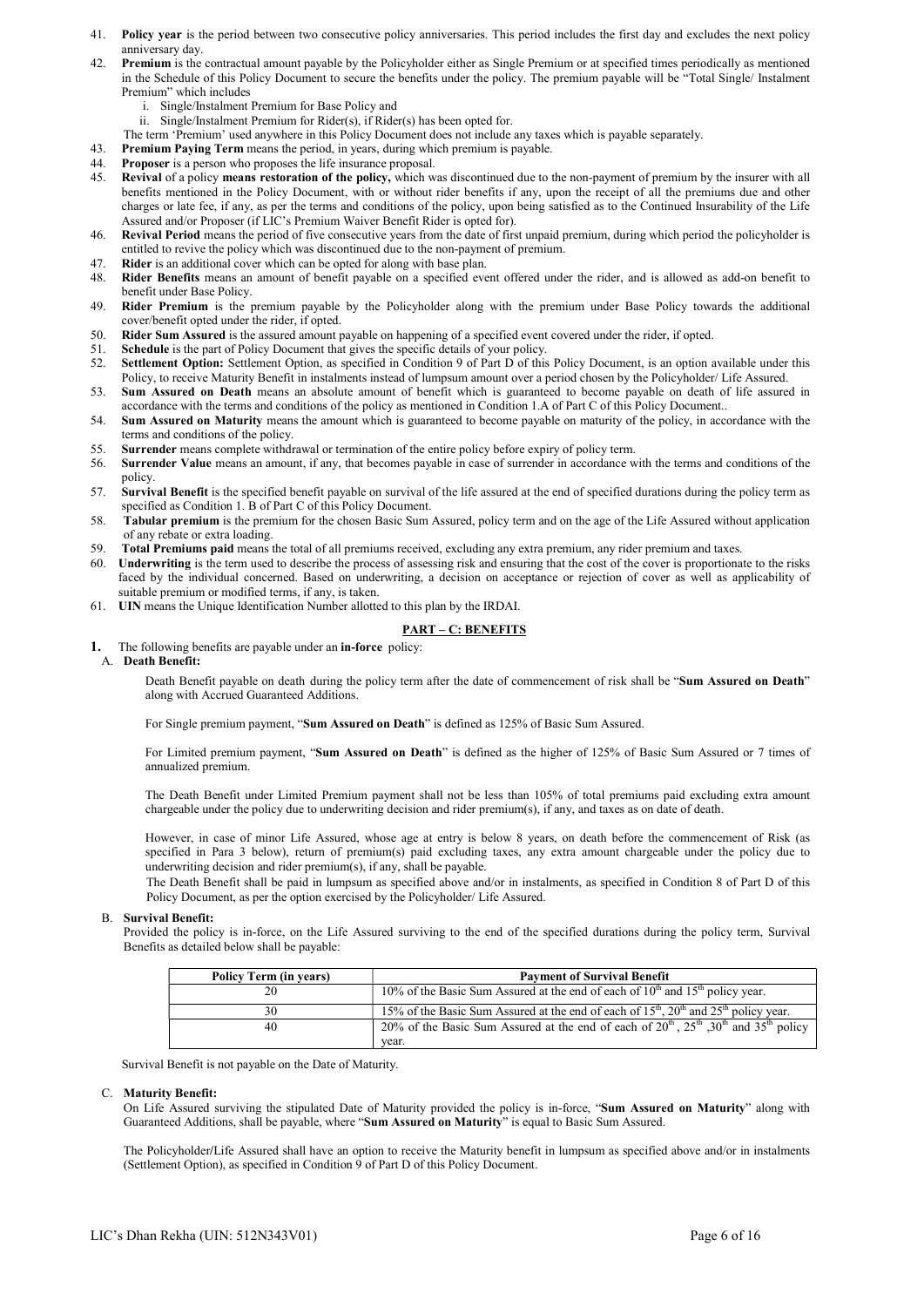#### 2. Rider Benefits:

Riders are available under this plan as detailed below on payment of additional premium:

#### i. Single Premium Payment:

Under Single Premium Payment, LIC's Accidental Death and Disability Benefit Rider (UIN: 512B209V02) and LIC's New Term Assurance Rider (UIN: 512B210V01) shall be available under this plan and the policyholder can opt for these riders at the inception only.

#### ii.Limited Premium Payment:

Under limited premium, the following five optional riders shall be available under this plan :

- A. LIC's Accidental Death and Disability Benefit Rider (UIN: 512B209V02)
- B. LIC's New Term Assurance Rider (UIN 512B210V01)
- C. LIC's Accident Benefit Rider (UIN: 512B203V03)
- D. LIC's New Critical Illness Benefit Rider ( UIN 512A212V02)
- E. LIC's Premium Waiver Benefit Rider (UIN: 512B204V03)

However, the eligible Life Assured can opt between either of the LIC's Accidental Death and Disability Benefit Rider(UIN: 512B209V02) or LIC's Accident Benefit Rider (UIN: 512B203V03) and/or the remaining three riders subject to the eligibility as detailed below.

LIC's Accidental Death and Disability Benefit Rider / LIC's Accident Benefit Rider: Under an in-force policy either of these riders can be opted for at any time within the Premium Paying Term of the Base Policy provided, the outstanding Premium Paying Term of the Base Policy as well as the Riders is atleast five years. Under the policy on the life of minors, this rider will be available from the policy anniversary following completion of age 18 years on receipt of specific request.

LIC's Premium Waiver Benefit Rider: Under an in-force policy, this Rider can be opted for on the life of Proposer of policy (as the Life Assured is minor) at any time coinciding with the Policy Anniversary but within the Premium Paying Term of the Base Policy provided, the outstanding premium paying term of the Base Policy and rider is atleast five years. Further this rider shall only be allowed under the policy wherein the Life Assured is Minor at the time of opting this rider. The Rider term shall be outstanding premium paying term of Base policy as on date of opting this rider or (25 minus age of the minor Life Assured at the time of opting this rider), whichever is lower.

If this rider is opted for, on death of proposer, payment of premiums in respect of Base Policy falling due after the date of death till the expiry of Rider Term shall be waived. However, in such case, if the Premium Paying Term of the Base Policy exceeds the rider term , all the further premiums due under the Base Policy from the date of expiry of this Premium Waiver Benefit Rider Term shall be payable by the Life Assured. On non-payment of such premium, the policy would become paid-up.

LIC's New Term Assurance Rider/LIC's New Critical Illness Benefit Rider: These riders are available only at the inception of the policy on payment of additional premium.

#### Conditions of rider(s), if opted, are enclosed as endorsement to this policy.

No rider shall be available in case of the policies procured through POSP-LI/CPSC-SPV .

#### 3. Date of Commencement of risk

In case the age at entry of the Life Assured is less than 8 years, then risk under this plan will commence either 2 years from the date of commencement of this policy or from the policy anniversary coinciding with or immediately following the attainment of 8 years of age, whichever is earlier.

For those aged 8 years or more at entry, risk will commence immediately from the Date of issuance of policy.

# 4. Vesting of policy on the life of a minor :

If the Life Assured is alive on the Date of Vesting and if a request in writing for surrendering the policy has not been received by Corporation before such Date of Vesting from the person entitled to the policy moneys, this policy shall automatically vest in the Life Assured on such Date of Vesting.

#### 5. Guaranteed Additions:

Provided the policy is in-force by payment of due premiums, Guaranteed Additions as specified below will be added to the policy at the end of each policy year, till the end of the policy term, for which full year's premiums have been paid. In case the premiums are not duly paid, the Guaranteed Additions shall cease to accrue under a policy.

| <b>Policy Duration (in years)</b>         | <b>Guaranteed Additions (per Rs 1000 Basic Sum Assured)</b> |
|-------------------------------------------|-------------------------------------------------------------|
| From $6th$ to $20th$                      | Rs 50                                                       |
| From 21 <sup>st</sup> to 30 <sup>th</sup> | <b>Rs</b> 55                                                |
| From $31st$ to $40th$                     | <b>Rs</b> 60                                                |

In case of death under in-force policy, the Guaranteed Addition in the year of death shall be for full policy year.

In case of a paid-up policy or on surrender of a policy, the Guaranteed Addition for the policy year in which the last premium is received will be added on proportionate basis in proportion to the premium received for that year.

## Payment of Premiums(Applicable in case of Limited Premium payment policies only):

- (a) The policyholder has to pay the Premium on the due dates as specified in the Schedule of this Policy Document along with applicable taxes, if any from time to time.
- (b) In case of death of Life Assured under an in-force policy wherein all the premiums due till the date of death have been paid and where the mode of payment of premium is other than yearly, balance premium(s), if any, falling due from the date of death and before the next policy anniversary shall be deducted from the claim amount.

The Corporation does not have any obligation to issue a notice that premium is due or for the amount that is due.

#### 7. Grace Period (Applicable in case of Limited Premium Payment policies only) :

A grace period of 30 days shall be allowed for payment of yearly or half-yearly or quarterly premiums and 15 days for monthly premiums from the date of First Unpaid Premium. If the premium is not paid before the expiry of the days of grace, the Policy lapses.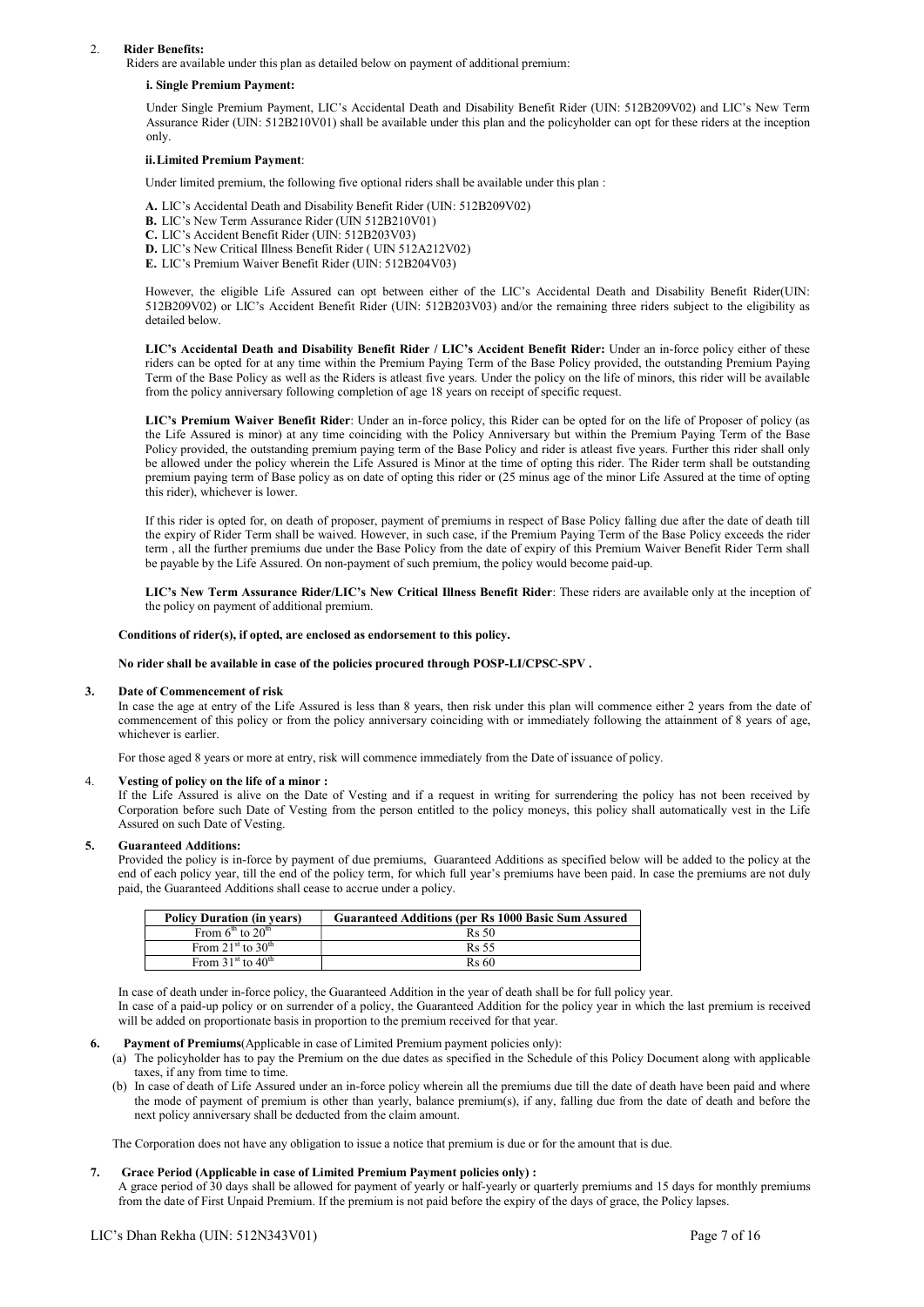If the death of the Life Assured occurs within the grace period but before the payment of the premium then due, the policy will still be valid and the benefits shall be paid after deductions of the said unpaid premium as also the balance premium (s), if any, falling due from the date of death and before the next policy anniversary.

The above grace period will also apply to rider premiums which are payable along with premium for base policy.

# PART – D: CONDITIONS RELATED TO SERVICING ASPECTS

1. Proof of Age: The premiums having been calculated on the age of the Life Assured as declared in the Proposal, in case the age is found higher than such age, without prejudice to the Corporation's other rights and remedies, including those under the Insurance Act, 1938, as amended from time to time the premiums shall be payable in such case at the rate calculated on the Basic Sum Assured and Rider(s) Sum Assured, if opted, for the correct age at entry, and the accumulated difference between the premiums for the correct age and the original premiums, from the commencement of the Policy upto the date of such payment shall be paid to the Corporation with interest at such rate as fixed by the Corporation from time to time. However, in case the Life Assured/Proposer continues to pay the premiums at the rates shown herein, and also does not pay the above mentioned accumulated debt, the accumulated difference between the premiums for the correct age and the original premiums from the commencement of this Policy up to the date on which the Policy becomes a claim, with interest on each instalment of such difference at such rate as may be fixed by the Corporation from time to time, shall accrue and be treated as a debt due by the Life Assured / Proposer against the said Policy and shall be deducted from the Policy moneys payable on the Policy becoming a claim.

Provided further that if the Life Assured's correct age at entry is such as would have made him/her uninsurable under the class or terms of assurance specified in the said Schedule hereto, the class or terms shall stand altered to such Plan of Assurance as are granted by the Corporation according to the practice in force at the commencement of this policy subject to the consent of the Policyholder, otherwise the policy will be cancelled.

#### 2. Forfeiture and Non-forfeiture Regulations:

# Forfeiture Regulations:

- i. In case of Limited Premium payment policies, if less than two full years' premiums have been paid in respect of this policy and any subsequent premium be not duly paid, all the benefits under this policy shall cease after the expiry of grace period from the date of First Unpaid Premium and nothing shall be payable, and the Premiums paid thitherto are also not refundable.
- ii. Forfeiture in Certain Other Events: In case any condition herein contained or endorsed hereon be contravened or in case it is found that any untrue or incorrect statement is contained in the proposal, personal statement, declaration and connected documents or any material information is withheld, then and in every such case this policy shall be void and all claims to any benefit in virtue of this policy shall be subject to the provisions of Section 45 of the Insurance Act, 1938, as amended from time to time.

#### Non-forfeiture Regulations (Applicable for Limited Premium Payment policies only):

If after atleast two full years' premiums have been paid in respect of this policy and any subsequent premiums be not duly paid, this policy shall not be wholly void, but shall subsist as a paid-up policy till the end of policy term.

The Sum Assured on Death under a paid-up policy shall be reduced to such a sum, called 'Death Paid-up Sum Assured' and shall be equal to Sum Assured on Death multiplied by the ratio of the total period for which premiums have already been paid bears to the maximum period for which premiums were originally payable. In addition to the Death Paid-Up Sum Assured, Guaranteed Additions accrued up to the date of First Unpaid Premium, shall also be payable on Life Assureds' death.

The Sum Assured on Maturity under a paid-up policy shall be reduced to such a sum called 'Maturity Paid-up Sum Assured' and shall be equal to [(Sum Assured on Maturity plus total amount of Survival Benefits payable under the policy) multiplied by the ratio of the total period for which premiums have already been paid bears to the maximum period for which premiums were originally payable] less total amount of survival benefits already paid under the policy. In addition to the Maturity Paid-Up Sum Assured, the Guaranteed Additions accrued up to the date of First Unpaid Premium shall also be payable on maturity.

Under a Paid-up policy, accrued Guaranteed Additions shall be payable for the duration for which the policy was in-force, i.e. for the duration for which all the premiums have been paid. Hence, under a paid-up policy, the Guaranteed Addition for the policy year in which the last premium is received will be added on proportionate basis in proportion to the premium received for that year.

Notwithstanding what is stated above, if at least 3 full years' premiums have been paid in respect of this policy, and any subsequent premium be not duly paid, in the event of the death of the Life Assured within six months from the due date of First Unpaid Premium, "Sum Assured on Death" and accrued Guaranteed Additions will be paid after deduction of (a) unpaid premium(s) for the base policy with interest thereon up to the date of death on the same terms as for revival of the Policy during such period, and (b) the balance premium(s) for the base policy falling due from the date of death and before the next Policy anniversary. This provision shall not apply in case of death due to suicide.

Notwithstanding what is stated above, if at least 5 full years' premiums have been paid in respect of this policy, and any subsequent premium be not duly paid, in the event of death of the Life Assured within 12 months from the due date of First Unpaid Premium, "Sum Assured on Death" and accrued Guaranteed Additions will be paid after deduction of (a) unpaid premium(s) for the base policy with interest thereon up to the date of death on the same terms as for revival of the Policy during such period, and (b) the balance premium(s) for the base policy falling due from the date of death and before the next Policy anniversary. This provision shall not apply in case of death due to suicide.

All of the above mentioned Non-forfeiture Regulations do not apply to Riders as the riders do not acquire any paid-up value. The riders benefit ceases to apply, if policy is in lapsed condition.

# 3. Revival of lapsed Policies (Applicable for Limited Premium Payment policies):

An Insurance Policy would lapse on non payment of due premium within the days of grace. A policy in lapsed condition may be revived during the life time of the Life Assured, but within the Revival period. The revival shall be effected on payment of all the arrears of premium(s) together with interest (compounding half yearly) at such rate as may be fixed by the Corporation from time to time and on satisfaction of Continued Insurability of the Life Assured and/or Proposer ((if LIC's Premium Waiver Benefit Rider is opted for) on the basis of information, documents and reports that are already available and any additional information in this regard if and as may be required in accordance with the Underwriting Policy of the Corporation at the time of revival, being furnished by the Policyholder/Life Assured/Proposer.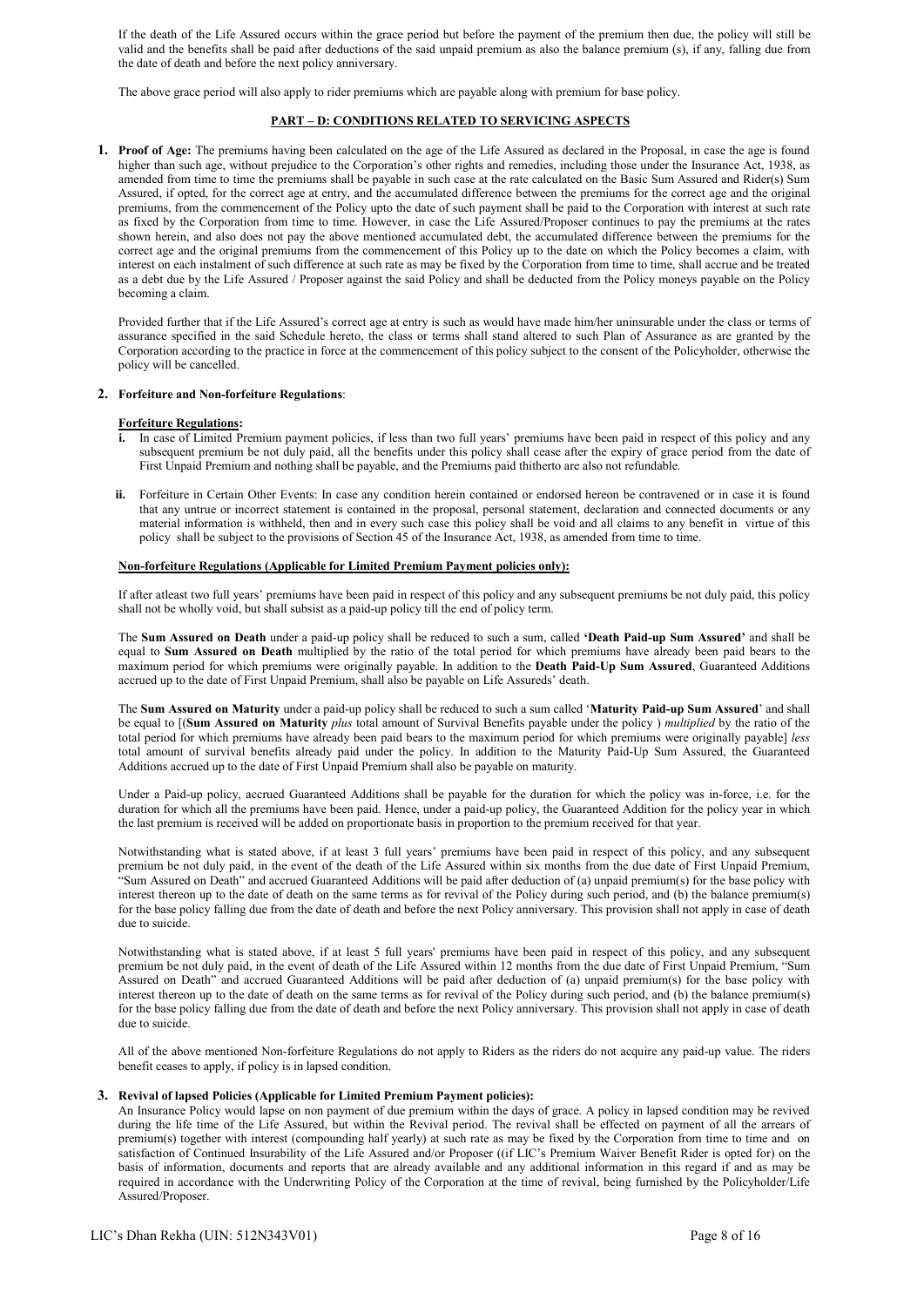The Corporation however, reserves the right to accept at original terms, accept with modified terms or decline the revival of a discontinued policy. The revival of the discontinued policy shall take effect only after the same is approved, accepted and revival receipt is issued by the Corporation.

The rate of interest applicable for revival under this plan for every 12 months' period from 1st May to 30th April shall not exceed 10 year G-Sec Rate as p.a. compounding half-yearly as at the last trading day of previous financial year plus 3% or the yield earned on the Corporation's Non-Linked fund plus 1% , whichever is higher. For the 12 months' period commencing from 1st May, 2021 to 30th April, 2022, the applicable interest rate shall be 9.50% p.a. compounding half-yearly.

Revival of Rider(s), if opted for, will only be considered along with the revival of the Base Policy and not in isolation.

#### 4. Surrender:

Under Single Premium payment, the policy can be surrendered by the Policyholder at any time during the policy term. Under Limited Premium payment, the policy can be surrendered by the policyholder at any time during the policy term provided two full years' premiums have been paid.

On surrender of the policy, the Corporation shall pay the Surrender Value equal to higher of Guaranteed Surrender Value and Special Surrender Value.

The Special Surrender Value is reviewable and shall be determined by the Corporation from time to time subject to prior approval of IRDAI.

The Guaranteed Surrender Value payable under the policy shall be:

#### Under Single Premium Payment policies:

During the policy term within the first three policy years: 75% of the Single Premium

During the policy term after the third policy year: 90% of the Single Premium

Single Premium for Base policy referred above shall not include taxes, rider premium(s) and extra premium, if any

In addition, the surrender value of accrued Guaranteed Additions, if any, i.e. accrued Guaranteed Additions multiplied by GSV factor applicable to the accrued Guaranteed Additions shall also be payable and are contained in Annexure-5 of this Policy Document.

#### Under Limited Premium Payment policies:

The Guaranteed Surrender Value payable during the policy term shall be equal to the total premiums paid (excluding any extra premium, any premiums for rider(s), if opted for and taxes), multiplied by the Guaranteed Surrender Value factor applicable to total premiums paid plus accrued Guaranteed Additions multiplied by GSV factor applicable to accrued Guaranteed Additions less survival benefits already paid if any.

These Guaranteed Surrender Value factors expressed as percentages will depend on the policy term and policy year in which the policy is surrendered and are contained in Annexure–4 of this Policy Document.

No surrender value will be available on Rider(s), if any.

#### 5. Policy Loan:

Loan shall be available under the Policy subject to the following terms and conditions, within the surrender value of the policy for such amounts and on such further terms and conditions as the Corporation may fix from time to time:

i.Under Single Premium Payment policies, loan can be availed at any time during the policy term after three months from the completion of the policy (i.e. three months from the Date of issuance of policy) or after expiry of the free-look period, whichever is later. Under Limited Premium Payment policies, loan can be availed provided at least two full years' premiums have been paid.

ii.The maximum Loan that can be granted shall be as under :

- Under Single Premium payment policies: 75 % of Surrender Value.
- Under Limited Premium payment policies:
	- a. For in-force policies : upto 90% of Surrender Value
	- b. For paid-up policies : upto 80% of Surrender Value
- iii.The loan during the minority of Life Assured can be availed by the Proposer provided the loan is raised for the benefit of the minor Life Assured.
- iv.The Policy shall be assigned absolutely to and held by the Corporation as security for the repayment of Loan and of the interest thereon.
- v.Interest on Loan shall be paid on compounding half-yearly basis to the Corporation at the rate to be specified by the Corporation at the time of taking loan under this policy. The rate of loan interest applicable for full loan term, for the loan to be availed under this product for every 12 months' period from 1<sup>st</sup> May to 30<sup>th</sup> April shall not exceed 10 year G-Sec Rate p.a. compounding half-yearly as at the last trading date of previous financial year plus 3% or the yield earned on the Corporation's Non-Linked fund plus 1% , whichever is higher. For loan sanctioned during 12 months' period commencing from 1st May, 2021 to 30th April, 2022 the applicable interest rate shall be 9.5% p.a. compounding half-yearly for entire term of the loan. The first payment of interest is to be made on the next Policy anniversary or on the date six months before the next Policy anniversary whichever immediately follows the date on which the Loan is sanctioned and every half year thereafter.
- vi.In the event of default in payment of loan interest on the due dates as herein above mentioned above, and when the outstanding loan along with interest is to exceed the surrender value, the Corporation would be entitled to foreclose such policies. Such policies when being foreclosed shall be entitled to payment of the difference of surrender value and the loan outstanding amount along with interest, if any.
- vii.In case the policy shall mature or is surrendered or becomes a claim by death, the Corporation shall become entitled to deduct the amount of the Loan or any portion thereof which is outstanding, together with all interest from the policy moneys.

viii.Corporation is entitled to recover or recall the amount of the Loan with all due interest by giving three months notice.

#### 6. Termination of Policy:

The policy shall immediately and automatically terminate on the earliest occurrence of any of the following events: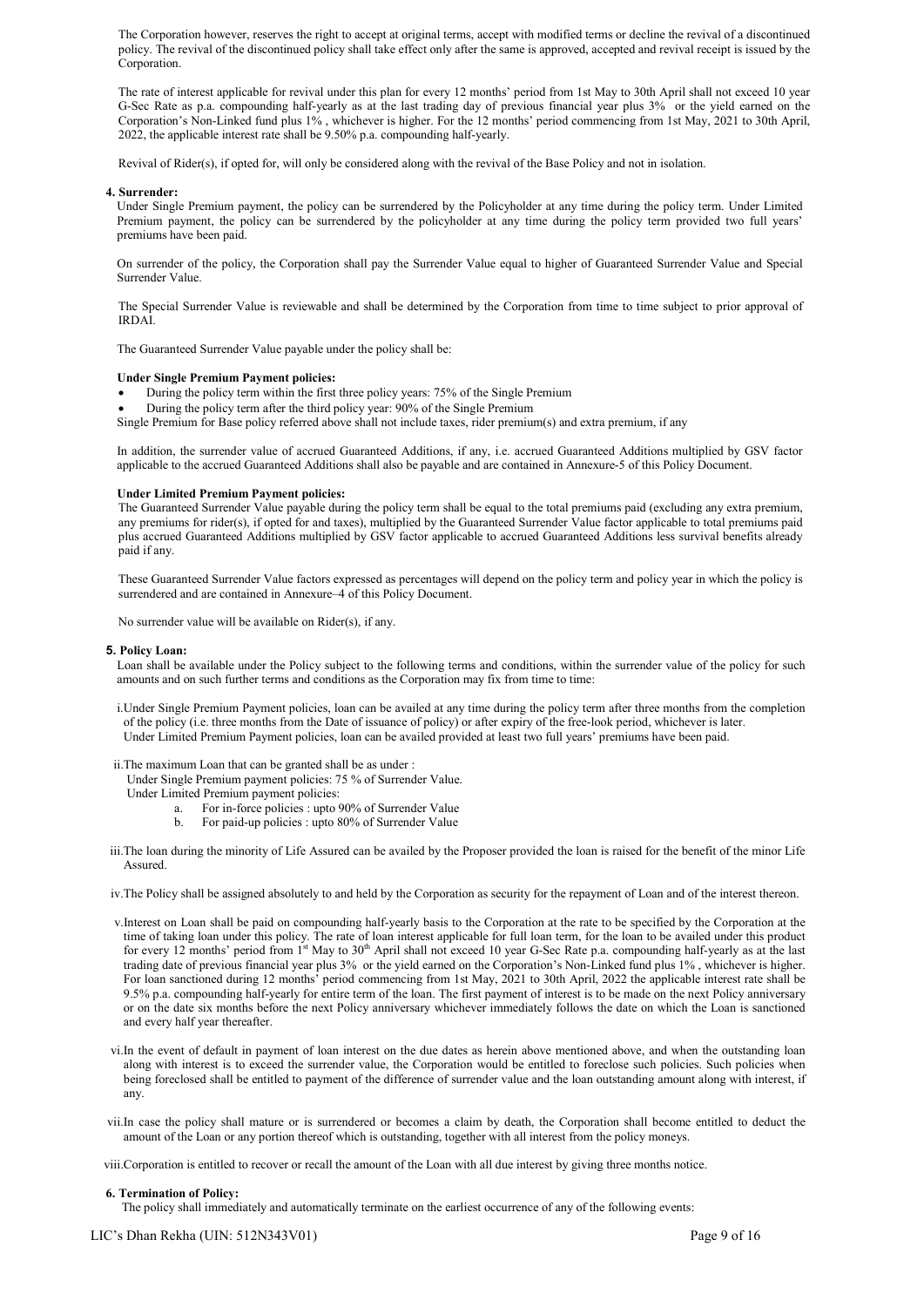- a) The date on which lumpsum death benefit/final instalment of death benefit is paid; or
- b) The date on which surrender benefits are settled under the policy; or
- c) The date of maturity if settlement option is not exercised; or d) On payment of final instalments under Settlement Option; or
- On payment of final instalments under Settlement Option; or
- e) In the event of default in payment of loan interest as specified in Condition 5 of Part D of this Policy Document; or
- f) On expiry of Revival Period if the policy which has not acquired paid up status, has not been revived within the revival period; or
- g) On payment of free look cancellation amount; or
- h) In the event of forfeiture as specified in Condition 2(ii) of Part D of this Policy Document.

#### 7. Free look period:

During the Free Look period of 15 days (30 days in case of electronic policies and policies obtained through distance mode (online)) from the date of receipt of the Policy Document by the Policyholder (wherever electronic policy is issued, the Free Look Period shall be reckoned from the date of issuance of electronic policy), if the Policyholder is not satisfied with the Terms and Conditions of the policy, he/she may return the policy to the Corporation stating the reason of objections. On receipt of the same, the Corporation shall cancel the policy and return the amount of premium deposited after deducting the proportionate risk premium (for Base Policy and Rider, if opted for) for the period of cover and charges for medical examinations, special reports, if any and stamp duty.

#### 8. Option to take Death Benefit in instalments:

This is an option to receive Death Benefit in instalments over a period of 5 years instead of lump sum amount under an in-force as well as paid-up policy. This option can be exercised by the Policyholder during minority of the Life Assured or by Life Assured aged 18 years and above, during his/her life time; for full or part of Death benefits payable under the policy. The amount opted for by the Policyholder/Life Assured (ie. Net Claim Amount) can be either in absolute value or as a percentage of the total claim proceeds payable.

The instalments shall be paid in advance at yearly or half-yearly or quarterly or monthly intervals, as opted for, subject to minimum instalment amount for different modes of payments being as under:

| Mode of Instalment payment | Minimum instalment amount |
|----------------------------|---------------------------|
| Monthly                    | $Rs. 5,000/-$             |
| Ouarterly                  | Rs. $15.000/-$            |
| Half-Yearly                | $Rs. 25,000/$ -           |
| Yearlv                     | Rs. $50,000/-$            |

If the Net Claim Amount is less than the required amount to provide the minimum instalment amount as per the option exercised by the Policyholder/Life Assured, the claim proceeds shall be paid in lump sum only.

For all the instalment payment options commencing during the 12 months' period from  $1<sup>st</sup>$  May to  $30<sup>th</sup>$  April, the interest rate used to arrive at the amount of each instalment shall be annual effective rate not lower than the 5 year semi-annual G-Sec rate minus 2% ; where, the 5 year G-Sec rate shall be as at last trading day of previous financial year.

Accordingly, for the 12 months' period commencing from 1st May, 2021 to 30th April, 2022, the applicable interest rate for the calculation of the instalment amount shall be 3.96% p.a. effective.

For exercising option to take Death Benefit in instalments, the Policyholder during minority of the Life Assured or the Life Assured, if major, can exercise this option during his/her lifetime while in currency of the policy, specifying the period of Instalment payment and net claim amount for which the option is to be exercised. The death claim amount shall then be paid to the nominee as per the option exercised by the Policyholder/Life Assured and no alteration, whatsoever, shall be allowed to be made by the nominee.

#### 9. Settlement Option (for Maturity Benefit):

Settlement Option is an option to receive Maturity Benefit in instalments over a period of 5 years instead of lumpsum amount under an inforce as well as paid-up policy. This option can be exercised by the Policyholder during minority of the Life Assured or by Life Assured aged 18 years and above, for full or part of Maturity proceeds payable under the policy. The amount opted for by the Policyholder/Life Assured (i.e. Net Claim Amount) can be either in absolute value or as a percentage of the total claim proceeds payable.

The instalments shall be paid in advance at yearly or half-yearly or quarterly or monthly intervals, as opted for subject to minimum instalment amount for different mode of payments being as under:

| Mode of Instalment payment | Minimum instalment amount |
|----------------------------|---------------------------|
| Monthly                    | $Rs. 5,000/-$             |
| <b>Ouarterly</b>           | Rs. $15.000/-$            |
| Half-Yearly                | $Rs. 25,000/-$            |
| Yearly                     | $Rs. 50,000/$ -           |

If the Net Claim Amount is less than the required amount to provide the minimum instalment amount as per the option exercised by the Policyholder/Life Assured, the claim proceed shall be paid in lumpsum only.

For all the instalment payment options commencing during the 12 months' period from 1<sup>st</sup> May to 30<sup>th</sup> April, the interest rate used to arrive at the amount of each instalment shall be annual effective rate not lower than 5 year Semi-annual G-Sec rate minus 2%; where, the 5 year G-Sec rate shall be as at last trading day of previous financial year.

Accordingly, for the 12 months' period commencing from 1st May, 2021 to 30th April, 2022, the applicable interest rate for the calculation of the instalment amount shall be 3.96% p.a. effective.

For exercising the Settlement Option against Maturity Benefit, the Policyholder/Life Assured shall be required to exercise option for payment of net claim amount in instalments at least 3 months before the due date of maturity claim.

The first payment will be made on the date of maturity and thereafter, based on the mode of instalment payment opted for by the policyholder, every month or three months or six months or annually from the date of maturity, as the case may be.

## After the commencement of Instalment payments under Settlement Option: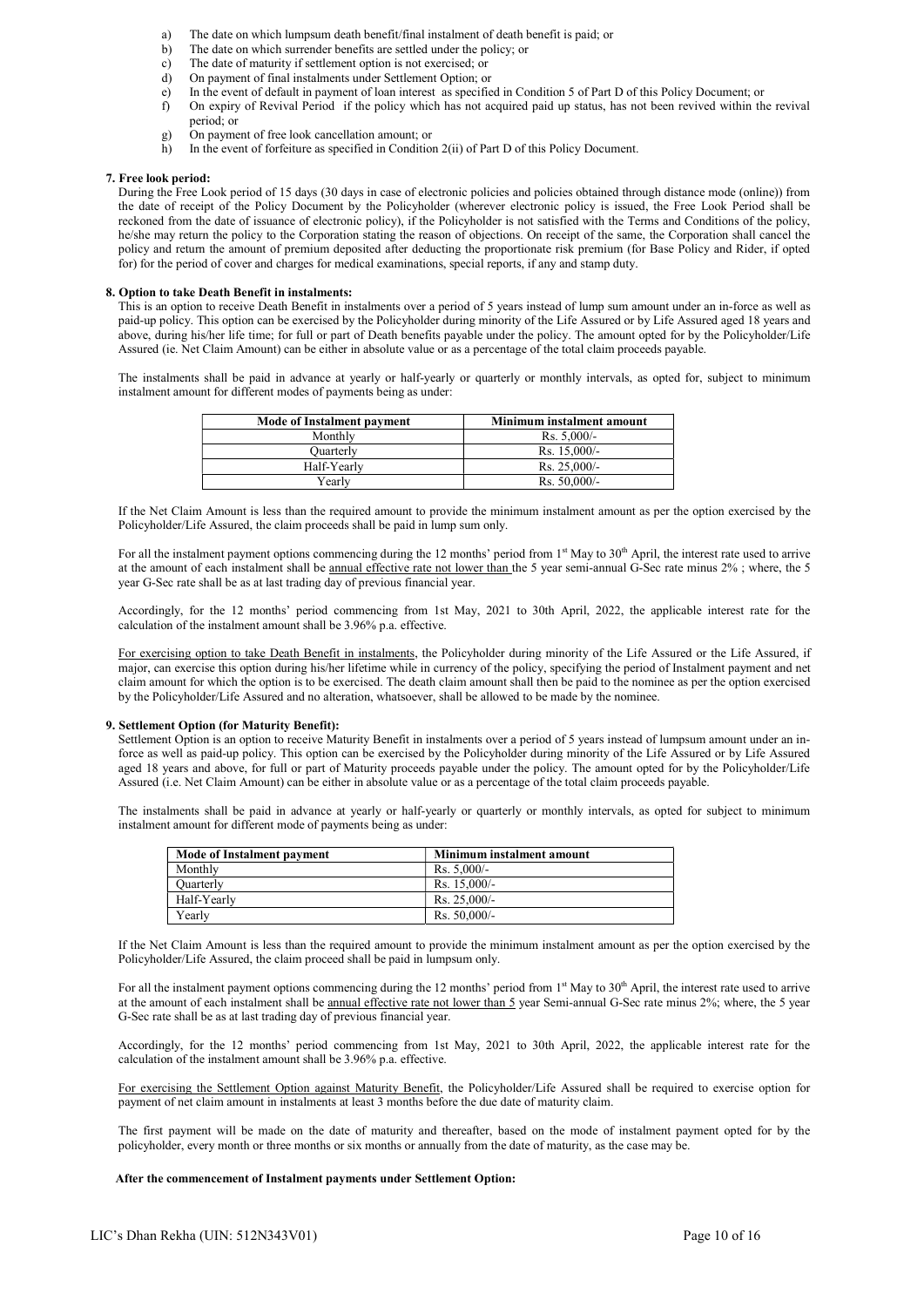- i. If a Life Assured, who has exercised Settlement Option against Maturity Benefit, desires to withdraw this option and commute the outstanding instalments, the same shall be allowed on receipt of written request from the Life Assured. In such case, the lump sum amount which is higher of the following shall be paid and policy shall terminate,
	- discounted value of all the future instalments due; or
	- (the original amount for which settlement option was exercised) less (sum of total instalments already paid);
- ii. The applicable interest rate that will be used to discount the future instalment payments shall be annual effective rate not exceeding 5 year Semi-annual G-Sec rate ; where, the 5 year Semi-annual G-Sec rate shall be as at last trading day of previous financial year during which Settlement Option was commenced.

Accordingly, for the 12 months' period commencing from 1st May, 2021 to 30th April, 2022, the maximum applicable interest rate used for discounting the future instalments shall be 5.96% p.a. effective.

iii. After the Date of Maturity, in case of death of the Life Assured, who has exercised Settlement Option, the outstanding instalments will continue to be paid to the nominee as per the option exercised by the Life Assured and no alteration whatsoever shall be allowed to be made by the nominee.

# PART- E

# Not Applicable.

# PART – F: OTHER TERMS AND CONDITIONS

- 1. a) Assignments: Assignment is allowed under this plan as per Section 38 of the Insurance Act, 1938 as amended from time to time. The current provisions of Section 38 are contained in Annexure-1 of this Policy Document. The notice of assignment should be submitted for registration to the office of the Corporation, where the policy is serviced.
	- b) Nominations: Nomination by the holder of a policy of life assurance on his /her own life is allowed as per Section 39 of the Insurance Act, 1938 as amended from time to time. The current provisions of Section 39 are contained in Annexure-2 of this Policy Document. The notice of nomination or change of nomination should be submitted for registration to the office of the Corporation, where the policy is serviced. In registering nomination, the Corporation does not accept any responsibility or express any opinion as to its validity or legal effect.
- 2. Suicide Exclusion: Notwithstanding the provision of benefits payable on death mentioned anywhere in this Policy Document, the provisions related to claim payment in case of death due to suicide shall be subject to the conditions as specified herein under:

#### i) Under Single Premium Payment Policy:

If the Life Assured (whether sane or insane) commits suicide at any time within 12 months from the date of commencement of risk, the nominee or beneficiary of the Life Assured shall be entitled to 80% of the Single Premium paid excluding any taxes, extra premium and rider premiums other than Term Assurance Rider, if any.

#### ii) Under Limited Premium Payment Policy:

- i. If the Life Assured (whether sane or insane) commits suicide at any time within 12 months from the date of commencement of risk, the nominee or beneficiary of the Life Assured shall be entitled to 80% of the total premiums paid excluding any taxes, extra premium and rider premiums other than Term Assurance Rider, if any, provided the policy is in-force.
- ii. If the Life Assured (whether sane or insane) commits suicide within 12 months from date of revival, an amount which is higher of 80% of the total premiums paid till the date of death (excluding any taxes, extra premium and rider premiums other than term assurance rider, if any), or the surrender value available as on the date of death, shall be payable. The nominee or beneficiary of the Life Assured shall not be entitled to any other claim under this policy.

This clause shall not be applicable for a policy lapsed without acquiring paid-up value and nothing shall be payable under such policies.

The relaxation mentioned above under Non-forfeiture provisions shall not be applicable in case of death due to suicide.

This clause shall not apply in case of Life Assured whose age at the time of entry/revival is below 8 years i.e. if the age of the Life Assured is below 8 years normal death benefit shall be payable.

- 3. Waiting Period: In case the Plan is purchased through Point of Sales Persons-Life Insurance (POSP-LI) or CPSC-SPV on death of the Life Assured within the first 90 days from the date of commencement of risk, the Corporation shall refund the total premiums paid, provided the policy is in force and death is not on account of an accident.However, in case of death due to accident during waiting period "Sum Assured on Death" shall be payable. This clause shall not be applicable in case age at entry of the Life Assured is below 8 years.
- 4. Tax: Statutory Taxes, if any, imposed on such insurance plans by the Government of India or any other constitutional tax Authority of India shall be as per the Tax laws and the rate of tax as applicable from time to time.

The amount of applicable taxes as per the prevailing rates shall be payable by the policyholder on premiums (for base policy and rider(s),if any) including extra premium, if any which shall be collected separately over and above in addition to the premiums payable by the policyholder. The amount of tax paid shall not be considered for the calculation of any benefits payable under the plan.

# 5. Normal requirements for a claim:

(a) Death Claim : The normal documents which the claimant shall submit while lodging the claim in case of death of the Life Assured shall be claim forms, as prescribed by the Corporation, accompanied with original Policy Document, NEFT mandate from the claimant for direct credit of the claim amount to the bank account, proof of title, proof of death, medical treatment prior to the death(if any), school/ college/ employer's certificate, whichever is applicable, to the satisfaction of the Corporation. If the age is not admitted under the policy, the proof of age of the Life Assured shall also be submitted.

In case of unnatural death or death on account of or arising from an accident, the Corporation may call for the copies of First Information Report (FIR), Panchnama and Post Mortem report. The Corporation may also call for additional documents as may be required by them.

Within 90 days from the date of death, intimation of death along with death certificate must be notified in writing to the office of the Corporation where the policy is serviced for any claims to be admissible. However, delay in intimation of the genuine claim by the claimant, may be condoned by the Corporation, on merit, and where delay is proved to be for the reasons beyond his/her control.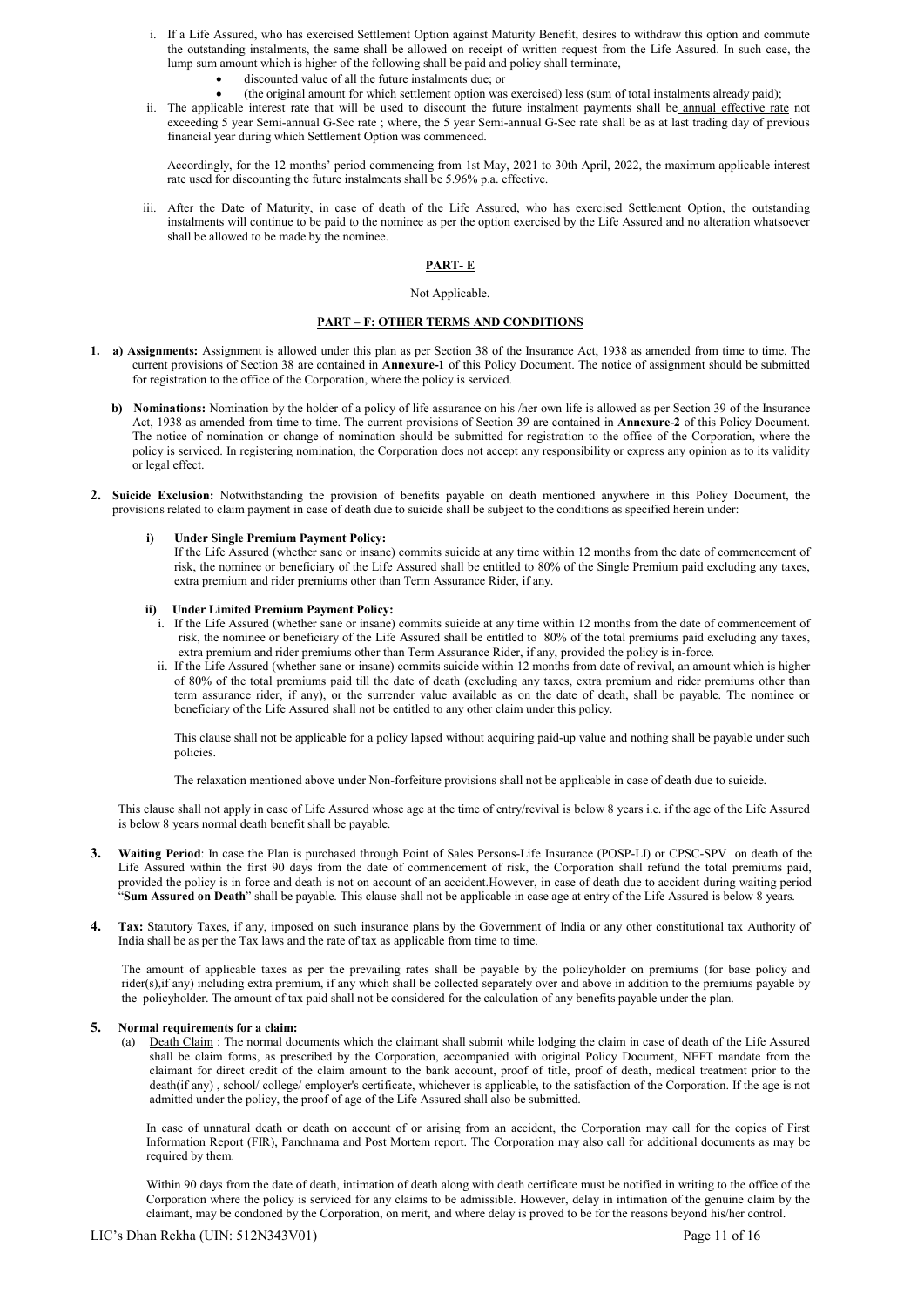(b) Maturity/Surrender/Survival Benefit Claim: Where the policy results into a maturity claim or results in a Survival Benefit Claim or in case of surrender of the policy, the Life Assured shall submit the discharge form along with the original Policy Document, NEFT mandate from the claimant for direct credit of the claim amount to the bank account besides proof of age, if the age is not admitted earlier.

 In addition to above, any requirement mandated under any statutory provision or as may be required as per law shall also be required to be submitted.

- 6. Legislative Changes: The Terms and Conditions including the premiums and benefits payable under this policy are subject to variation in accordance with the relevant Legislation & Regulations.
- 7. Benefit Illustration: Your customized Benefit Illustration is enclosed to this Policy Document.

## 8. Issuance of Duplicate Policy:

The Policyholder can make an application for duplicate Policy on payment of policy preparation charges and policy stamp charges which are specified from time to time\* upon loss of policy document along with other requirements as may be prescribed by the Corporation .

\*As on January, 2021, the applicable duplicate policy preparation charge is Rs 75.00 and policy stamp charge is 0.20 paise per 1000 Sum Assured. In addition, Indemnity Bond notarized as per requisite stamp value is also required and the stamp fee for the same shall be borne by the Policyholder.

# 9. Governing Law and Jurisdiction:

The Policy shall be governed by the laws of India and the Indian Courts shall have jurisdiction to settle any disputes arising under the Policy.

#### PART – G: STATUTORY PROVISIONS

#### Section 45 of the Insurance Act, 1938:

The provisions of the Section 45 of the Insurance Act, 1938, as amended from time to time, shall be applicable. The current provisions are contained in Annexure-3 of this Policy Document.

#### Grievance Redressal Mechanism:

#### Of the Corporation:

The Corporation has Grievance Redressal Officers at Branch/ Divisional/ Zonal/ Central Office to redress grievances of customers. For ensuring quick redressal of customer grievances the Corporation has introduced Customer friendly Integrated Complaint Management System through our Customer Portal (website) which is http://www.licindia.in, where a registered policy holder can directly register complaint/ grievance and track its status. Customers can also contact at e-mail id co complaints@licindia.com for redressal of any grievances.

Claimants not satisfied with the decision of death claim repudiation have the option of referring their cases for review to Zonal Office Claims Dispute Redressal Committee or Central Office Claims Dispute Redressal Committee. A retired High Court/ District Court Judge is member of each of the Claims Dispute Redressal Committees.

#### Of IRDAI:

In case the customer is not satisfied with the response or does not receive a response from us within 15 days, then the customer may approach the Grievance Cell of the IRDAI through any of the following modes:

- Calling Toll Free Number 155255 / 18004254732 (i.e. IRDAI Grievance Call Centre)
- Sending an email to complaints@irdai.gov.in
- Register the complaint online at http://www.igms.irda.gov.in
- Address for sending the complaint through courier / letter: Consumer Affairs Department, Insurance Regulatory and Development Authority of India, Survey No.115/1, Financial District, Nanakramguda, Gachibowli, Hyderabad- 500032, Telangana

#### Of Ombudsman :

For redressal of Claims related grievances, claimants can also approach Insurance Ombudsman who provides for low cost and speedy arbitration to customers.

The Ombudsman, as per Insurance Ombudsman Rules, 2017, can receive and consider complaints or disputes relating to the matters such as:

- (a). Delay in settlement of claims, beyond the time specified in the regulations, framed under the Insurance Regulatory and Development Authority of India Act, 1999;
- (b). Any partial or total repudiation of claims by the life insurer, General insurer or the health insurer;
- (c). Disputes over premium paid or payable in terms of insurance policy;
- (d). Misrepresentation of policy terms and conditions at any time in the Policy Document or policy contract;
- (e). Legal construction of insurance policies in so far as the dispute relates to claim;
- (f). Policy servicing related grievances against insurers and their agents and intermediaries;
- (g). Issuance of life insurance policy, general insurance policy including health insurance policy which is not in conformity with the proposal form submitted by the proposer;
- (h). Non-issuance of insurance policy after receipt of premium in life insurance and general insurance including health insurance; and
- (i). Any other matter resulting from the violation of provisions of the Insurance Act, 1938 or the regulations, circulars, guidelines or instructions issued by the IRDAI from time to time or the terms and conditions of the policy contract, in so far as they relate to issues mentioned at clauses (a) to (f)

Note: In case of dispute in respect of interpretation of these terms and conditions mentioned in this document, the English version shall stand valid.

# YOU ARE REQUESTED TO EXAMINE THIS POLICY, AND IF ANY MISTAKE BE FOUND THEREIN, RETURN IT IMMEDIATELY FOR CORRECTION.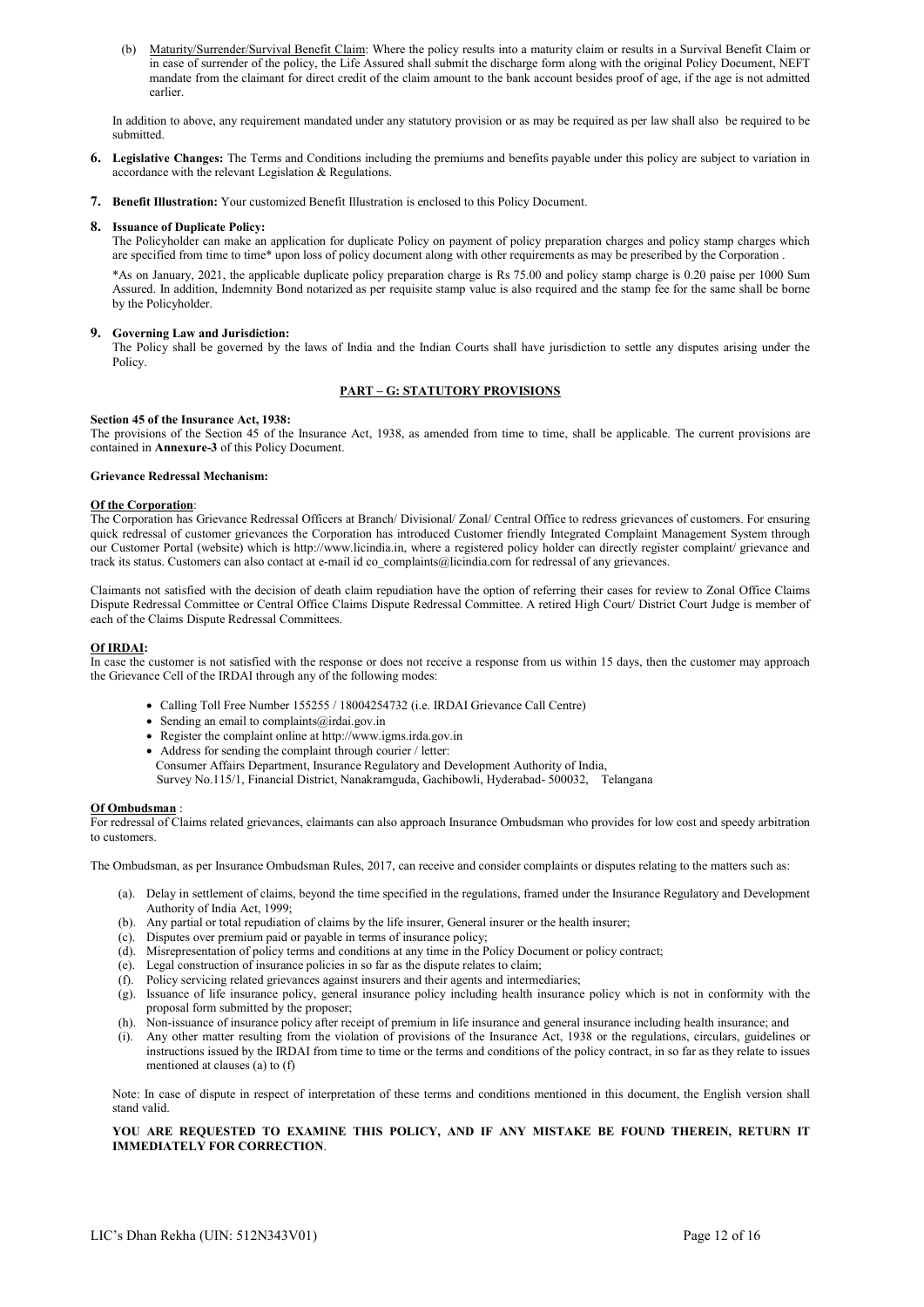# Assignment – As per Section 38 of the Insurance Act, 1938

- 1. A transfer or assignment of a policy of insurance, wholly or in part, whether with or without consideration, may be made only by an endorsement upon the policy itself or by a separate instrument, signed in either case by the transferor or by the assignor or his duly authorised agent and attested by at least one witness, specifically setting forth the fact of transfer or assignment and the reasons thereof, the antecedents of the assignee and the terms on which the assignment is made.
- 2. An insurer may, accept the transfer or assignment, or decline to act upon any endorsement made under sub-section(1), where it has sufficient reason to believe that such transfer or assignment is not bonafide or is not in the interest of the policyholder or in public interest or is for the purpose of trading of insurance policy.
- The insurer shall, before refusing to act upon the endorsement, record in writing the reasons for such refusal and communicate the same to the policyholder not later than thirty days from the date of the policyholder giving notice of such transfer or assignment.
- 4. Any person aggrieved by the decision of an insurer to decline to act upon such transfer or assignment may within a period of thirty days from the date of receipt of the communication from the insurer containing reasons for such refusal, prefer a claim to the Authority.
- 5. Subject to the provisions in sub-section (2), the transfer or assignment shall be complete and effectual upon the execution of such endorsement or instrument duly attested but except, where the transfer or assignment is in favour of the insurer, shall not be operative as against an insurer, and shall not confer upon the transferee or assignee, or his legal representative, any right to sue for the amount of such policy or the moneys secured thereby until a notice in writing of the transfer or assignment and either the said endorsement or instrument itself or a copy thereof certified to be correct by both transferor and transferee or their duly authorised agents have been delivered to the insurer:

Provided that where the insurer maintains one or more places of business in India, such notice shall be delivered only at the place where the policy is being serviced.

The date on which the notice referred to in sub-section (5) is delivered to the insurer shall regulate the priority of all claims under a transfer or assignment as between persons interested in the policy; and where there is more than one instrument of transfer or assignment the priority of the claims under such instruments shall be governed by the order in which the notices referred to in sub-section (5) are delivered:

Provided that if any dispute as to priority of payment arises as between assignees, the dispute shall be referred to the Authority.

- 7. Upon the receipt of the notice referred to in sub-section (5), the insurer shall record the fact of such transfer or assignment together with the date thereof and the name of the transferee or the assignee and shall, on the request of the person by whom the notice was given or of the transferee or assignee, on payment of such fee as may be specified by the regulations, grant a written acknowledgement of the receipt of such notice; and any such acknowledgement shall be conclusive evidence against the insurer that he has duly received the notice to which such acknowledgment relates.
- Subject to the terms and conditions of the transfer or assignment, the insurer shall, from the date of the receipt of the notice referred to in sub-section (5), recognize the transferee or assignee named in the notice as the absolute transferee or assignee or entitled to benefit under the policy, and such person shall be subject to all liabilities and equities to which the transferor or assignor was subject at the date of the transfer or assignment and may institute any proceedings in relation to the policy, obtain a loan under the policy or surrender the policy without obtaining the consent of the transferor or assignor or making him a party to such proceedings.

Explanation – Except where the endorsement referred to in sub-section (1) expressly indicates that the assignment or transfer is conditional in terms of subsection (10) hereunder, every assignment or transfer shall be deemed to be an absolute assignment or transfer and the assignee or transferee, as the case may be, shall be deemed to be the absolute assignee or transferee respectively.

- Any rights and remedies of an assignee or transferee of a policy of life insurance under an assignment or transfer effected prior to the commencement of the Insurance Laws (Amendment) Act, 2015 shall not be affected by the provisions of this section.
- 10. Notwithstanding any law or custom having the force of law to the contrary, an assignment in favour of a person made upon the condition that
	- a. The proceeds under the policy shall become payable to the policyholder or the nominee or nominees in the event of either the assignee or transferee predeceasing the insured; or
	- b. The insured surviving the term of the policy , shall be valid:

Provided that a conditional assignee shall not be entitled to obtain a loan on the policy or surrender a policy.

11. In the case of the partial assignment or transfer of a policy of insurance under sub-section (1), the liability of the insurers shall be limited to the amount secured by partial assignment or transfer and such policyholder shall not be entitled to further assign or transfer the residual amount payable under the same policy.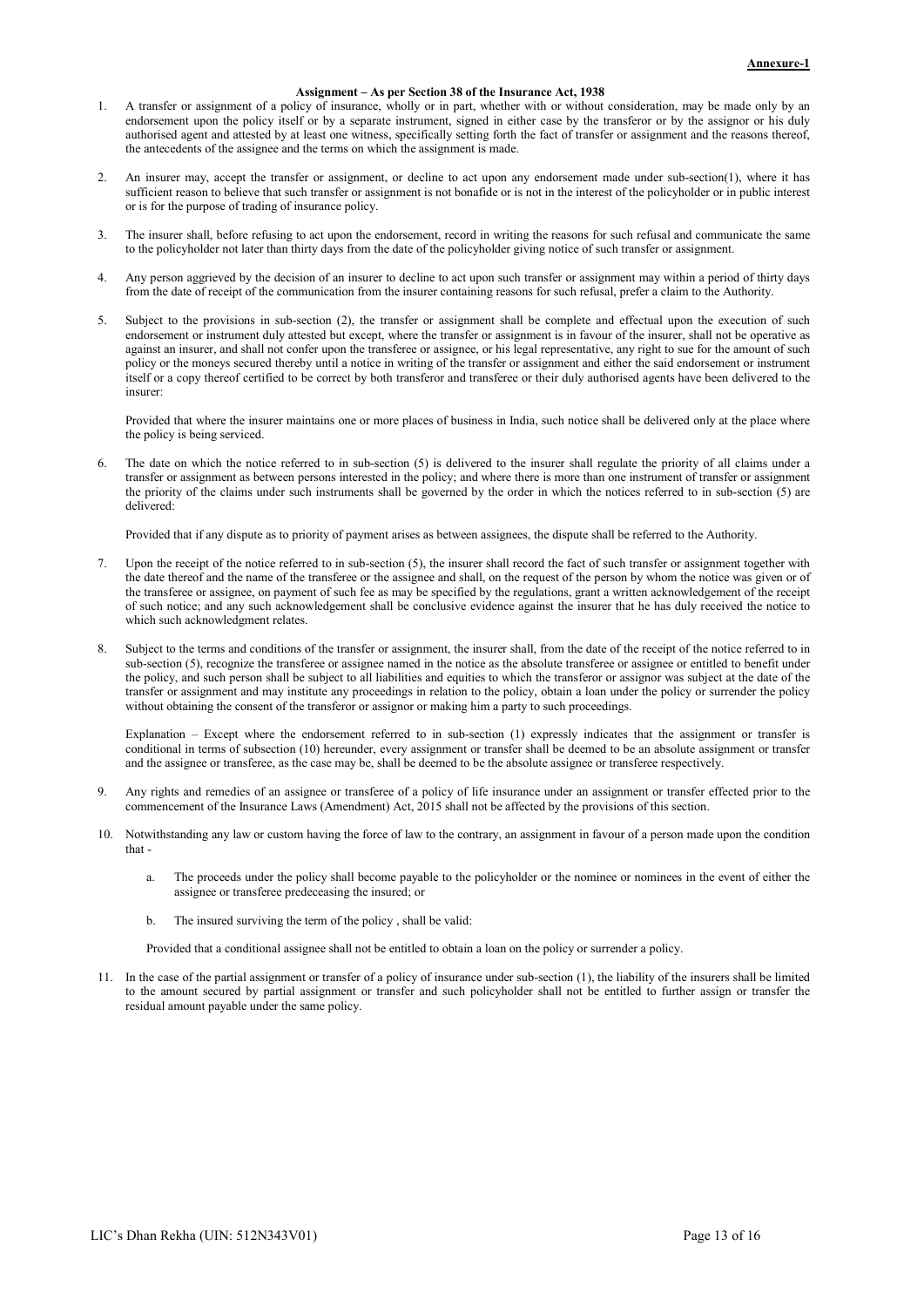#### Nomination - As per Section 39 of the Insurance Act, 1938

1. The holder of a policy of life insurance on his own life may, when effecting the policy or at any time before the policy matures for payment, nominate the person or persons to whom the money secured by the policy shall be paid in the event of his death:

Provided that, where any nominee is a minor, it shall be lawful for the policy holder to appoint any person in the manner laid down by the insurer, to receive the money secured by policy in the event of his death during the minority of the nominee.

- 2. Any such nomination in order to be effectual shall, unless it is incorporated in the text of the policy itself, be made by an endorsement on the policy communicated to the insurer and registered by him in the records relating to the policy and any such nomination may at any time before the policy matures for payment be cancelled or changed by an endorsement or a further endorsement or a will, as the case may be, but unless notice in writing of any such cancellation or change has been delivered to the insurer, the insurer shall not be liable for any payment under the policy made bonafide by him to a nominee mentioned in the text of the policy or registered in records of the insurer.
- 3. The insurer shall furnish to the policy holder a written acknowledgement of having registered a nomination or a cancellation or change thereof, and may charge such fee as may be specified by regulations for registering such cancellation or change.
- 4. A transfer or assignment of a policy made in accordance with Section 38 shall automatically cancel a nomination:

Provided that the assignment of a policy to the insurer who bears the risk on the policy at the time of the assignment, in consideration of a loan granted by that insurer on the security of the policy within its surrender value, or its reassignment on repayment of the loan shall not cancel a nomination, but shall affect the rights of the nominee only to the extent of the insurer's interest in the policy:

Provided further that the transfer or assignment of a policy, whether wholly or in part, in consideration of a loan advanced by the transferee or assignee to the policyholder, shall not cancel the nomination but shall affect the rights of the nominee only to the extent of the interest of the transferee or assignee, as the case may be, in the policy:

Provided also, that the nomination, which has been automatically cancelled consequent upon the transfer or assignment, the same nomination shall stand automatically revived when the policy is reassigned by the assignee or retransferred by the transferee in favour of the policyholder on repayment of loan other than on a security of policy to the insurer.

- Where the policy matures for payment during the lifetime of the person whose life is insured or where the nominee or, if there are more nominees than one, all the nominees die before the policy matures for payment, the amount secured by the policy shall be payable to the policyholder or his heirs or legal representatives or the holder of a succession certificate, as the case may be.
- 6. Where the nominee or if there are more nominees than one, a nominee or nominees survive the person whose life is insured, the amount secured by the policy shall be payable to such survivor or survivors.
- 7. Subject to the other provisions of this Section, where the holder of a policy of insurance on his own life nominates his parents, or his spouse, or his children, or his spouse and children, or any of them, the nominee or nominees shall be beneficially entitled to the amount payable by the insurer to him or them under sub-section (6) unless it is proved that the holder of the policy, having regard to the nature of his title to the policy, could not have conferred any such beneficial title on the nominee.
- 8. Subject as aforesaid, where the nominee, or if there are more nominees than one, a nominee or nominees, to whom sub-section (7) applies, die after the person whose life is insured but before the amount secured by the policy is paid, the amount secured by the policy, or so much of the amount secured by the policy as represents the share of the nominee or nominees so dying (as the case may be), shall be payable to the heirs or legal representatives of the nominee or nominees or the holder of a succession certificate, as the case may be, and they shall be beneficially entitled to such amount.
- 9. Nothing in sub-sections (7) and (8) shall operate to destroy or impede the right of any creditor to be paid out of the proceeds of any policy of life insurance.
- 10. The provisions of sub-sections (7) and (8) shall apply to all policies of life insurance maturing for payment after the commencement of the Insurance Laws (Amendment) Act, 2015.
- 11. Where a policyholder dies after the maturity of the policy but the proceeds and benefit of his policy has not been made to him because of his death, in such a case, his nominee shall be entitled to the proceed and benefit of his policy.
- 12. The provisions of this Section shall not apply to any policy of life insurance to which section 6 of the Married Women's Property Act, 1874, applies or has at any time applied:

Provided that where a nomination made whether before or after the commencement of the Insurance Laws (Amendment) Act, 2015, in favour of the wife of the person who has insured his life or of his wife and children or any of them is expressed, whether or not on the face of the policy, as being made under this section, the said section 6 shall be deemed not to apply or not to have applied to the policy.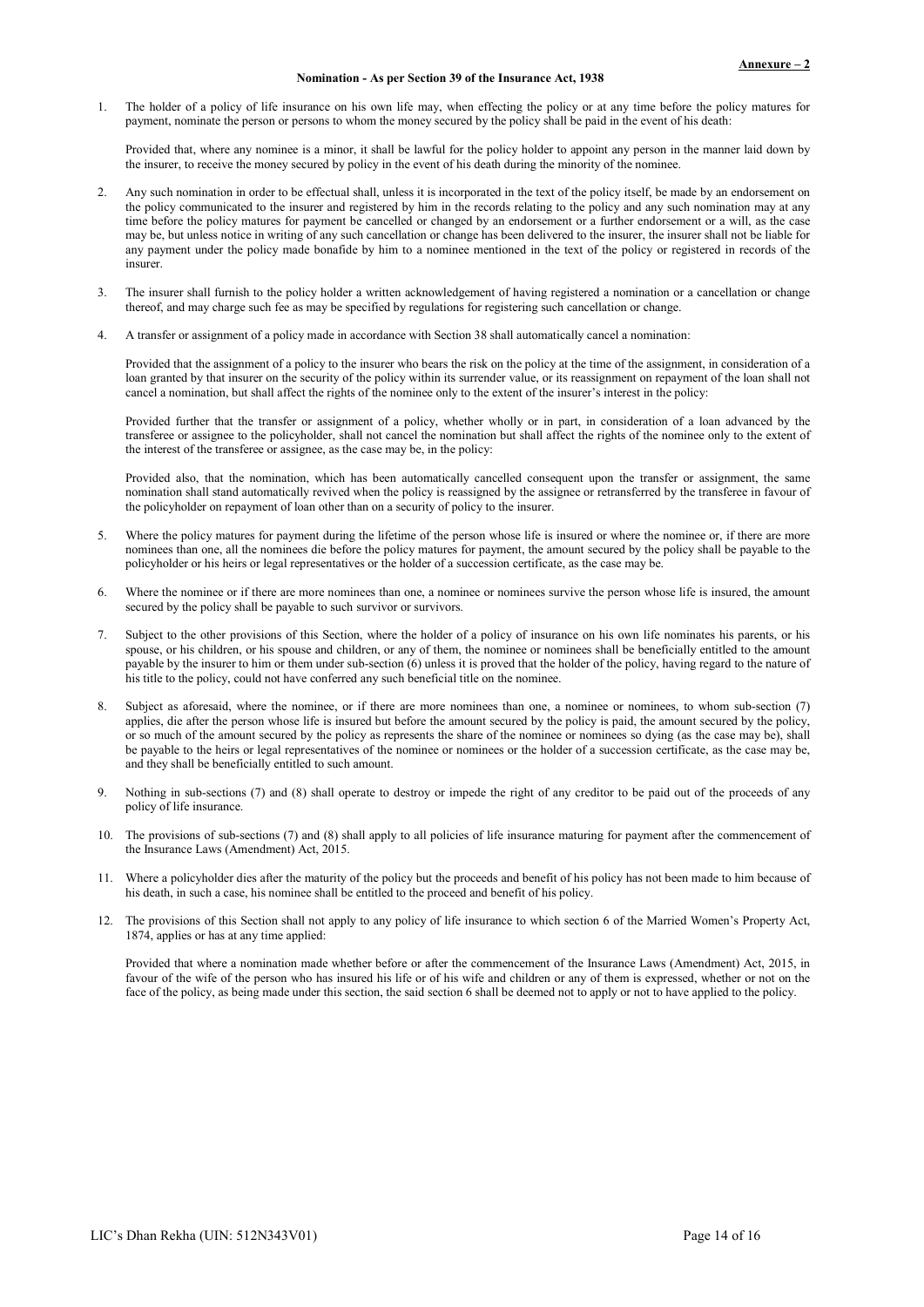#### Section- 45 as per Insurance Act, 1938

- 1. No policy of life insurance shall be called in question on any ground whatsoever after the expiry of three years from the date of the policy, i.e. from the date of issuance of the policy or the date of commencement of risk or the date of revival of the policy or the date of the rider to the policy, whichever is later.
- 2. A policy of life insurance may be called in question at any time within three years from the date of issuance of the policy or the date of commencement of risk or the date of revival of the policy or the date of the rider to the policy, whichever is later on the ground of fraud:

Provided that the insurer shall have to communicate in writing to the insured or the legal representatives or nominees or assignees of the insured the grounds and materials on which such decision is based.

Explanation I.-For the purposes of this sub-section, the expression "fraud" means any of the following acts committed by the insured or by his agent, with the intent to deceive the insurer or to induce the insurer to issue a life insurance policy:-

- a) the suggestion, as a fact of that which is not true and which the insured does not believe to be true;
- b) the active concealment of a fact by the insured having knowledge or belief of the fact;
- c) any other act fitted to deceive; and
- d) any such act or omission as the law specially declares to be fraudulent.

Explanation II- Mere silence as to facts likely to affect the assessment of the risk by the insurer is not fraud, unless the circumstances of the case are such that regard being had to them, it is the duty of the insured or his agent, keeping silence to speak, or unless his silence is, in itself, equivalent to speak.

3. Notwithstanding anything contained in subsection (2), no insurer shall repudiate a life insurance policy on the ground of fraud if the insured can prove that the misstatement of or suppression of a material fact was true to the best of his knowledge and belief or that there was no deliberate intention to suppress the fact or that such misstatement of or suppression of a material fact are within the knowledge of the insurer:

Provided that in case of fraud, the onus of disproving lies upon the beneficiaries, in casethe policyholder is not alive.

Explanation – A person who solicits and negotiates a contract of insurance shall be deemed for the purpose of the formation of the contract, to be the agent of the insurer.

4. A policy of life insurance may be called in question at any time within three years from the date of issuance of the policy or the date of commencement of risk or the date of revival of the policy or the date of the rider to the policy, whichever is later, on the ground that any statement of or suppression of a fact material to the expectancy of the life of the insured was incorrectly made in the proposal or other document on the basis of which the policy was issued or revived or rider issued:

Provided that the insurer shall have to communicate in writing to the insured or the legal representatives or nominees or assignees of the insured the grounds and materials on which such decision to repudiate the policy of life insurance is based:

Provided further that in case of repudiation of the policy on the ground of misstatement or suppression of a material fact, and not on the ground of fraud the premiums collected on the policy till the date of repudiation shall be paid to the insured or the legal representatives or nominees or assignees of the insured within a period of ninety days from the date of such repudiation.

Explanation. - For the purposes of this sub-section, the misstatement of or suppression of fact shall not be considered material unless it has a direct bearing on the risk undertaken by the insurer, the onus is on the insurer to show that had the insurer been aware of the said fact no life insurance policy would have been issued to the insured.

5. 5. Nothing in this Section shall prevent the insurer from calling for proof of age at any time if he is entitled to do so, and no policy shall be deemed to be called in question merely because the terms of the policy are adjusted on subsequent proof that the age of the life insured was incorrectly stated in the proposal.

#### Annexure –4 Annexure –5

| Guaranteed Surrender Value factors applicable to | total premiums paid |                           |          |
|--------------------------------------------------|---------------------|---------------------------|----------|
|                                                  |                     | Policy Term $\rightarrow$ |          |
| <b>Policy Year</b>                               | 20                  | 30                        | 40       |
|                                                  | $0.00\%$            | $0.00\%$                  | $0.00\%$ |
| 2                                                | 30.00%              | 30.00%                    | 30.00%   |
| 3                                                | 35.00%              | 35.00%                    | 35.00%   |
| 4                                                | 50.00%              | 50.00%                    | 50.00%   |
| 5                                                | 50.00%              | 50.00%                    | 50.00%   |
| 6                                                | 50.00%              | 50.00%                    | 50.00%   |
| 7                                                | 50.00%              | 50.00%                    | 50.00%   |
| 8                                                | 52.50%              | 51.36%                    | 50.94%   |
| 9                                                | 55 00%              | 52 73%                    | 51 88%   |

|        | inteed Surrender Value factors applicable to<br>total premiums paid |                           |          |
|--------|---------------------------------------------------------------------|---------------------------|----------|
|        |                                                                     | Policy Term $\rightarrow$ |          |
| v Year | 20                                                                  | 30                        | 40       |
| 1      | $0.00\%$                                                            | $0.00\%$                  | $0.00\%$ |
| 2      | 30.00%                                                              | 30.00%                    | 30.00%   |
| 3      | 35.00%                                                              | 35.00%                    | 35.00%   |
| 4      | 50.00%                                                              | 50.00%                    | 50.00%   |
| 5      | 50.00%                                                              | 50.00%                    | 50.00%   |
| 6      | 50.00%                                                              | 50.00%                    | 50.00%   |
| 7      | 50.00%                                                              | 50.00%                    | 50.00%   |
| 8      | 52.50%                                                              | 51.36%                    | 50.94%   |
| 9      | 55.00%                                                              | 52.73%                    | 51.88%   |

LIC's Dhan Rekha (UIN: 512N343V01) Page 15 of 16